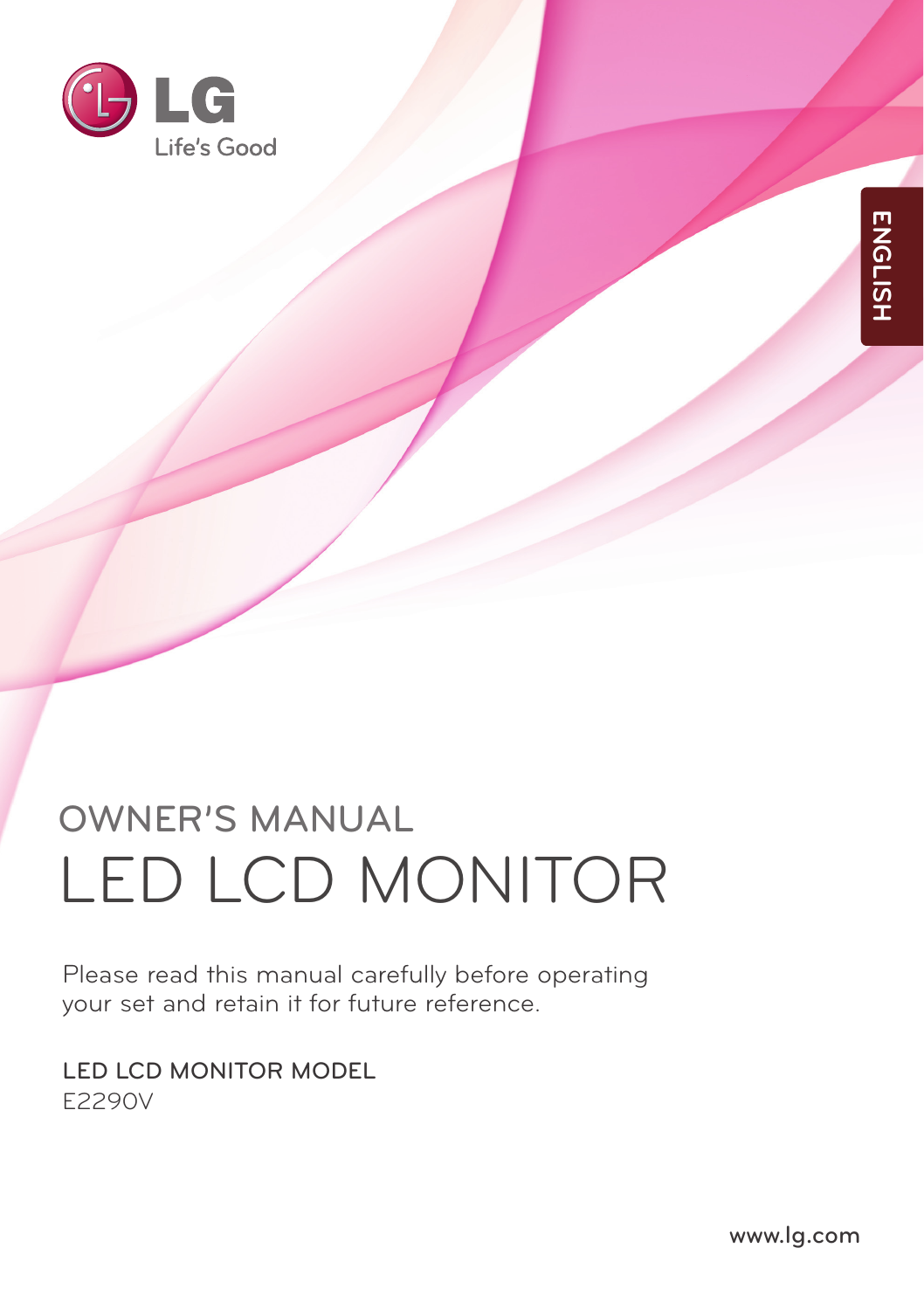**This unit has been engineered and manufactured to ensure your personal safety, however improper use may result in potential electrical shock or fire hazards. In order to allow the proper operation of all safeguards incorporated in this display, observe the following basic rules for its installation, use, and servicing.**

## **On Safety**

Use only the power cord supplied with the unit. In case you use another power cord, make sure that it is certified by the applicable national standards if not being provided by the supplier. If the power cable is faulty in any way, please contact the manufacturer or the nearest authorized repair service provider for a replacement.

The appliance coupler is used as the disconnect device.

Please make sure the device is installed near the wall outlet to which it is connected and that the outlet is easily accessible.

Operate the display only from a power source indicated in the specifications of this manual or listed on the display. If you are not sure what type of power supply you have in your home, consult with your dealer.

Overloaded AC outlets and extension cords are dangerous. So are frayed power cords and broken plugs. They may result in a shock or fire hazard. Call your service technician for replacement.

As long as this unit is connected to the AC wall outlet, it is not disconnected from the AC power source even if the unit is turned off.

#### **Do not Open the Display:**

- There are no user serviceable components inside.
- There are Dangerous High Voltages inside, even when the power is OFF.
- Contact your dealer if the display is not operating properly.

#### **To Avoid Personal Injury :**

- Do not place the display on a sloping shelf unless properly secured.
- Use only a stand recommended by the manufacturer.
- Do not drop an object on or apply impact to the product. Do not throw any toys or objects on the product screen.

It can cause injury to human, problem to product and damage the display.

#### **To Prevent Fire or Hazards:**

- Always turn the display OFF if you leave the room for more than a short period of time. Never leave the display ON when leaving the house.
- **Keep children from dropping or pushing objects into the display's cabinet** openings. Some internal parts carry hazardous voltages.
- Do not add accessories that have not been designed for this display.
- When the display is to be left unattended for an extended period of time, unplug it from the wall outlet.
- In the presence of thunder and lightning, never touch the power cord and signal cable because it can be very dangerous. It can cause electric shock.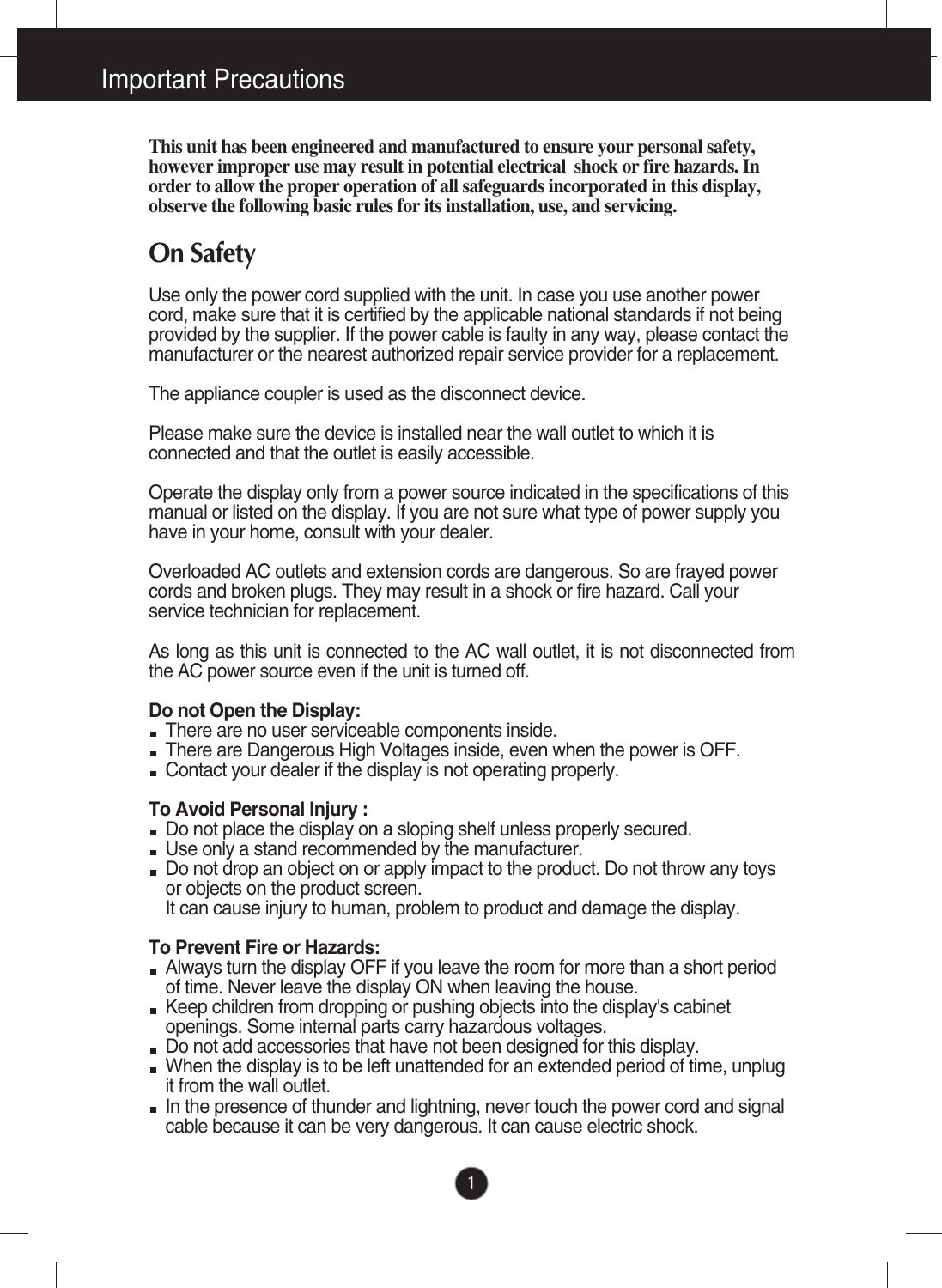## **On Installation**

Do not allow anything to rest upon or roll over the power cord, and do not place the display where the power cord is subject to damage.

Do not use this display near water such as near a bathtub, washbowl, kitchen sink, laundry tub, in a wet basement, or near a swimming pool.

Displays are provided with ventilation openings in the cabinet to allow the release of heat generated during operation. If these openings are blocked, built-up heat can cause failures which may result in a fire hazard. Therefore, NEVER:

- Block the bottom ventilation slots by placing the display on a bed, sofa, rug, etc.
- Place the display in a built-in enclosure unless proper ventilation is provided.
- Cover the openings with cloth or other material.
- Place the display near or over a radiator or heat source.

Do not rub or strike the Active Matrix LCD with anything hard as this may scratch, mar, or damage the Active Matrix LCD permanently.

Do not press the LCD screen with your finger for a long time as this may cause some afterimages.

Some dot defects may appear as Red, Green or Blue spots on the screen. However, this will have no impact or effect on the display performance.

If possible, use the recommended resolution to obtain the best image quality for your LCD display. If used under any mode except the recommended resolution, some scaled or processed images may appear on the screen. However, this is characteristic of the fixed-resolution LCD panel.

Leaving a fixed image on the screen for a long time may cause damage to the screen and cause image burn-in. Make sure to use a screen saver on the product. Burn-in and related problems are not covered by the warranty on this product.

Do not shock or scratch the front and sides of the screen with metallic objects. Otherwise, it may cause damage to the screen.

Make sure the panel faces forward and hold it with both hands to move. If you drop the product, the damaged product can cause electric shock or fire. Contact an authorized the service center for repair.

Avoid high temperatures and humidity.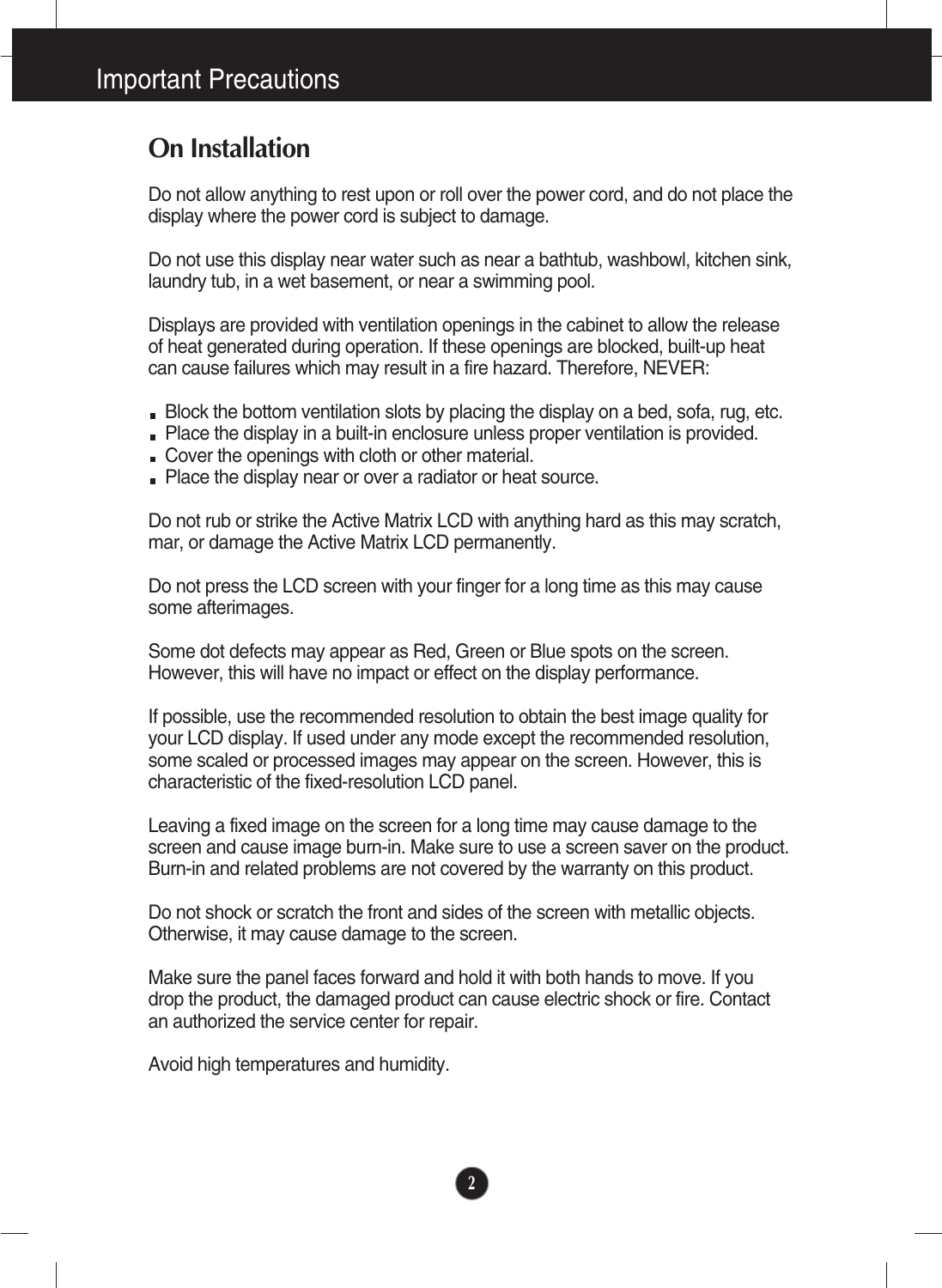## **On Cleaning**

- Unplug the display before cleaning the face of the display screen.
- Use a slightly damp (not wet) cloth. Do not use an aerosol directly on the display screen because over-spraying may cause electrical shock.
- When cleaning the product, unplug the power cord and scrub gently with a soft cloth to prevent scratching. Do not clean with a wet cloth or spray water or other liquids directly onto the product. An electric shock may occur. (Do not use chemicals such as benzene, paint thinners or alcohol)
- Spray water onto a soft cloth 2 to 4 times, and use it to clean the front frame; wipe in one direction only. Too much moisture may cause staining.



## **On Repacking**

Do not throw away the carton and packing materials. They make an ideal container in which to transport the unit. When shipping the unit to another location, repack it in its original material.

### **On Disposal** (Only , Hg lamp used LCD Monitor)

- The fluorescent lamp used in this product contains a small amount of mercury.
- Do not dispose of this product with general household waste.
- Disposal of this product must be carried out in accordance to the regulations of your local authority.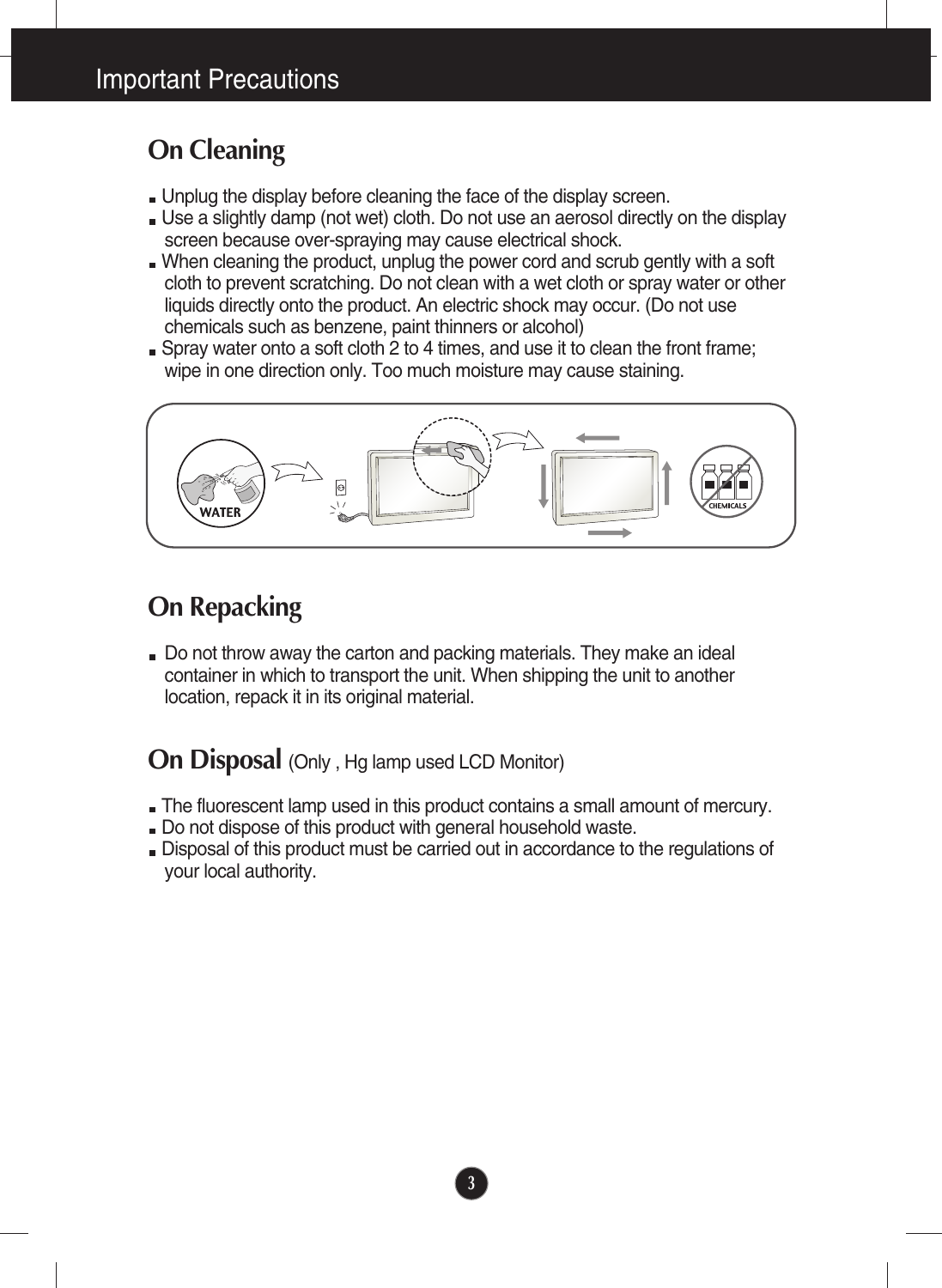## **!!! Thank you for selecting LGE products !!!**

**Please make sure the following items are included with your monitor. If any items are missing, contact your dealer.**



#### **NOTE**

- This accessories may look different from those shown here.
- User must use shielded signal interface cables (D-sub 15 pin cable, DVI-D cable) with ferrite cores to maintain standard compliance for the product.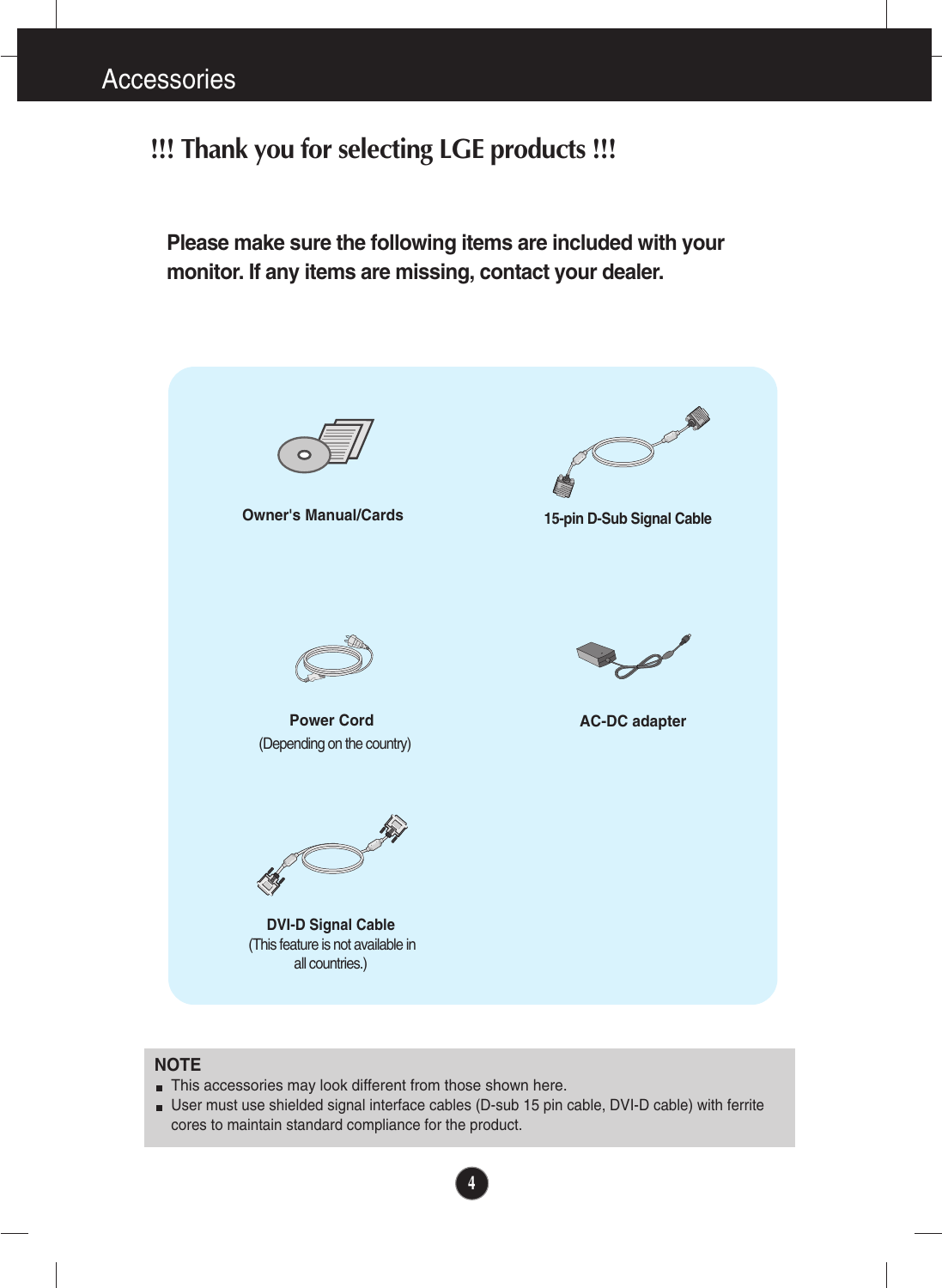**Before setting up the monitor, ensure that the power to the monitor, the computer system, and other attached devices is turned off.** 

## **Positioning your display**

Adjust the position of the panel in various ways for maximum comfort.

Tilt Range : -5˚ to 15˚







#### **IMPORTANT**

- It is recommended that in order to maintain an ergonomic and comfortable viewing position, the forward tilt angle of the monitor should not exceed 5 degrees.
- Do not touch or press the screen when adjusting the angle of the monitor.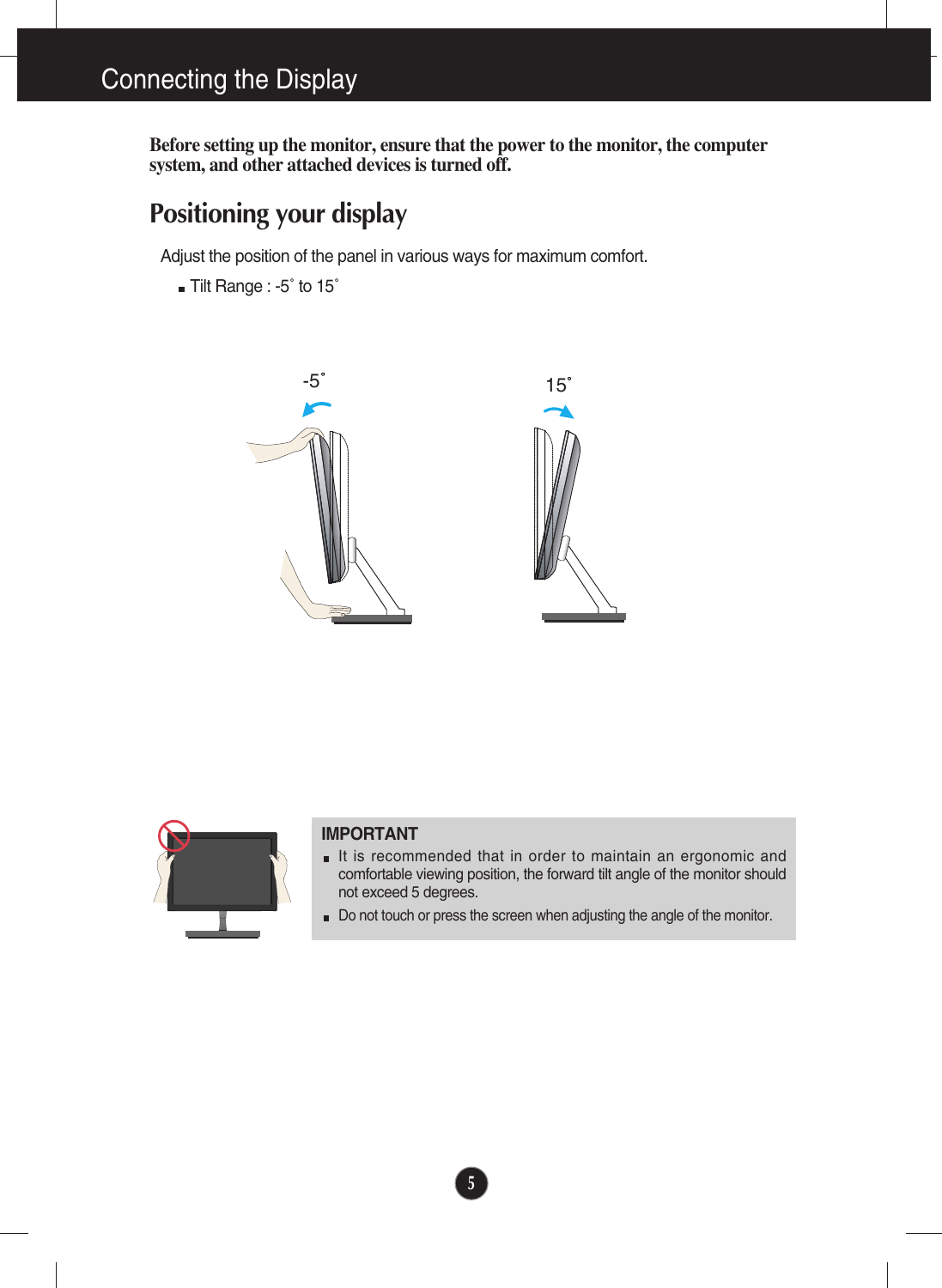## **Connecting with the PC**

- **1.** Before setting up the monitor, ensure that the power to the monitor, the computer system, and other attached devices is turned off.
- **2.** Connect signal input cable **1** and power cord **2** in order, then tighten the screw of the signal cable.
	- **A** Connect DVI-D(Digital signal) Cable
	- **B** Connect D-sub(Analog signal) Cable
	- Connect HDMI Cable

#### **NOTE**

- This is a simplified representation of the rear view.
- This rear view represents a general model; your display may differ from the view as shown.

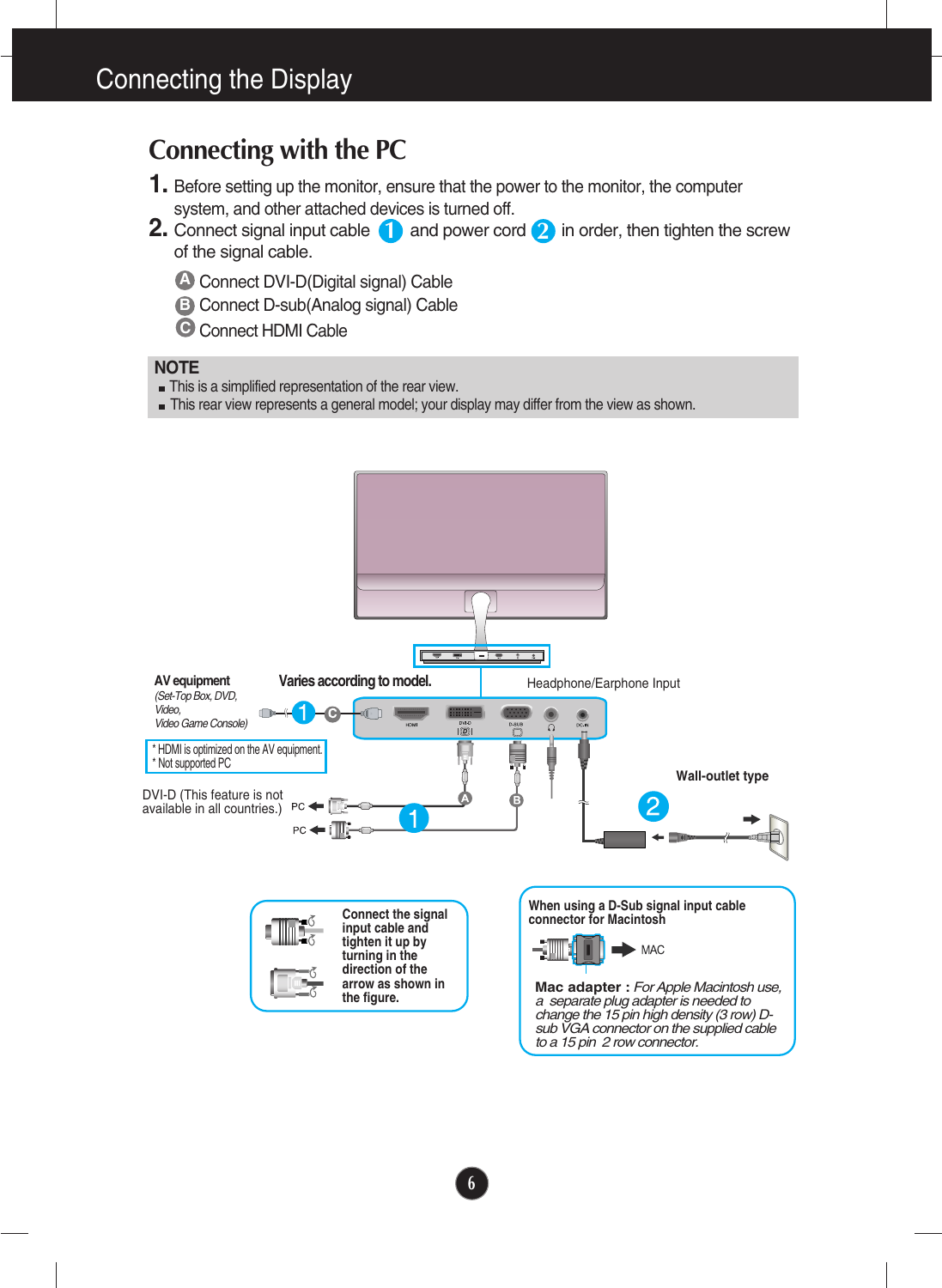**3.** Press the power button on the stand base to turn the power on. When monitor power is turned on, the **'Self Image Setting Function'** is executed automatically. (Only Analog Mode)



#### **NOTE**

**' Self Image Setting Function'?** This function provides the user with optimal display settings.When the user connects the monitor for the first time, this function automatically adjusts the display to optimal settings for individual input signals.

**'AUTO' Function?** When you encounter problems such as blurry screen, blurred letters, screen flicker or tilted screen while using the device or after changing screen resolution, press the AUTO function button to improve resolution.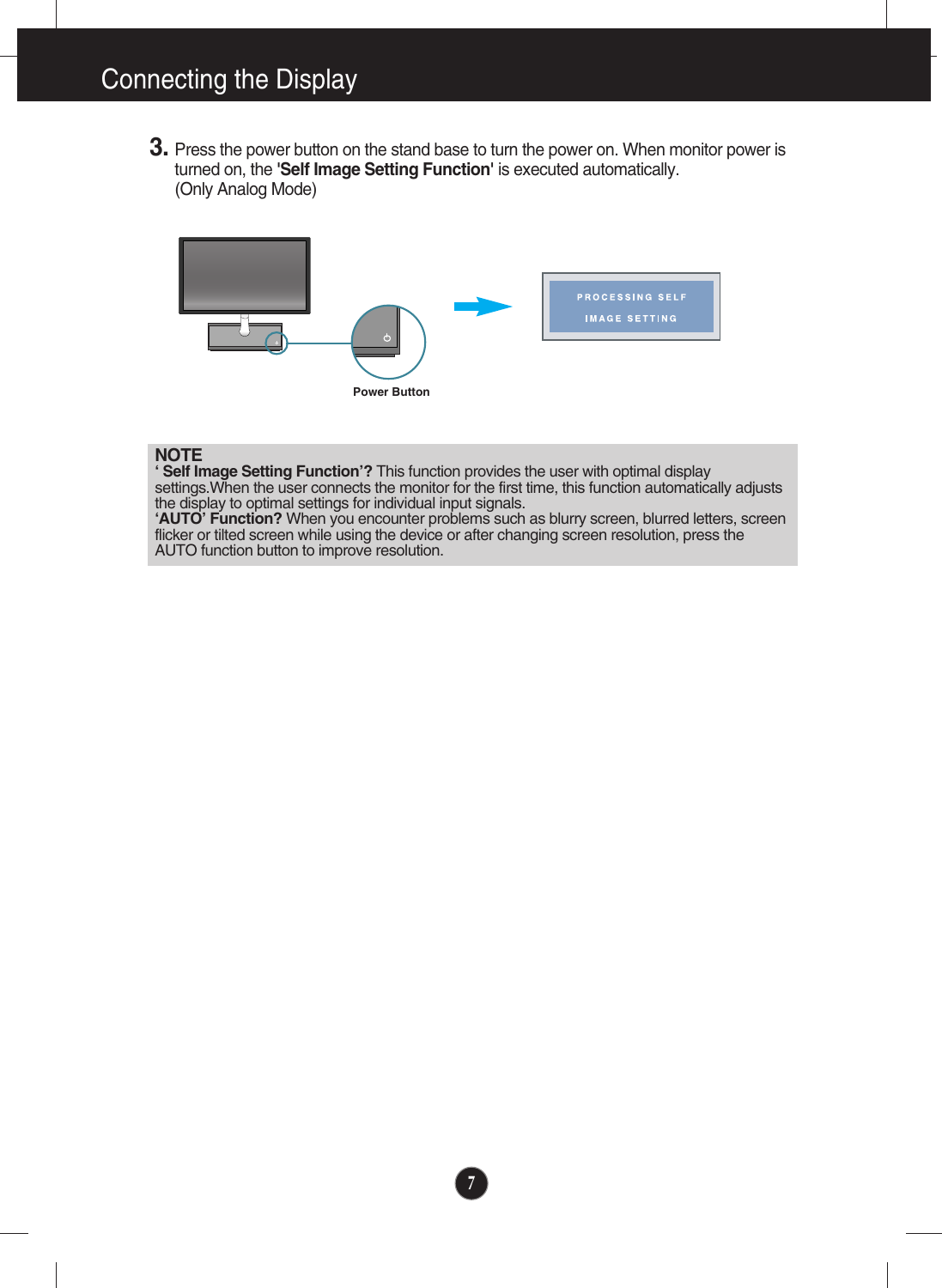## **Front Panel Controls**





Use this button to enter or exit from the On Screen Display.

#### **OSD LOCKED/UNLOCKED**

| <b>OSD LOCKED</b>   |
|---------------------|
|                     |
| <b>OSD UNLOCKED</b> |

This function allows you to lock the current control settings, so that they cannot be inadvertently changed. Press and hold the **MENU button** for several seconds. The message **"OSD LOCKED"** should appear.

You can unlock the OSD controls at any time by pushing the **MENU button** for several seconds. The message **"OSD UNLOCKED"** should appear.

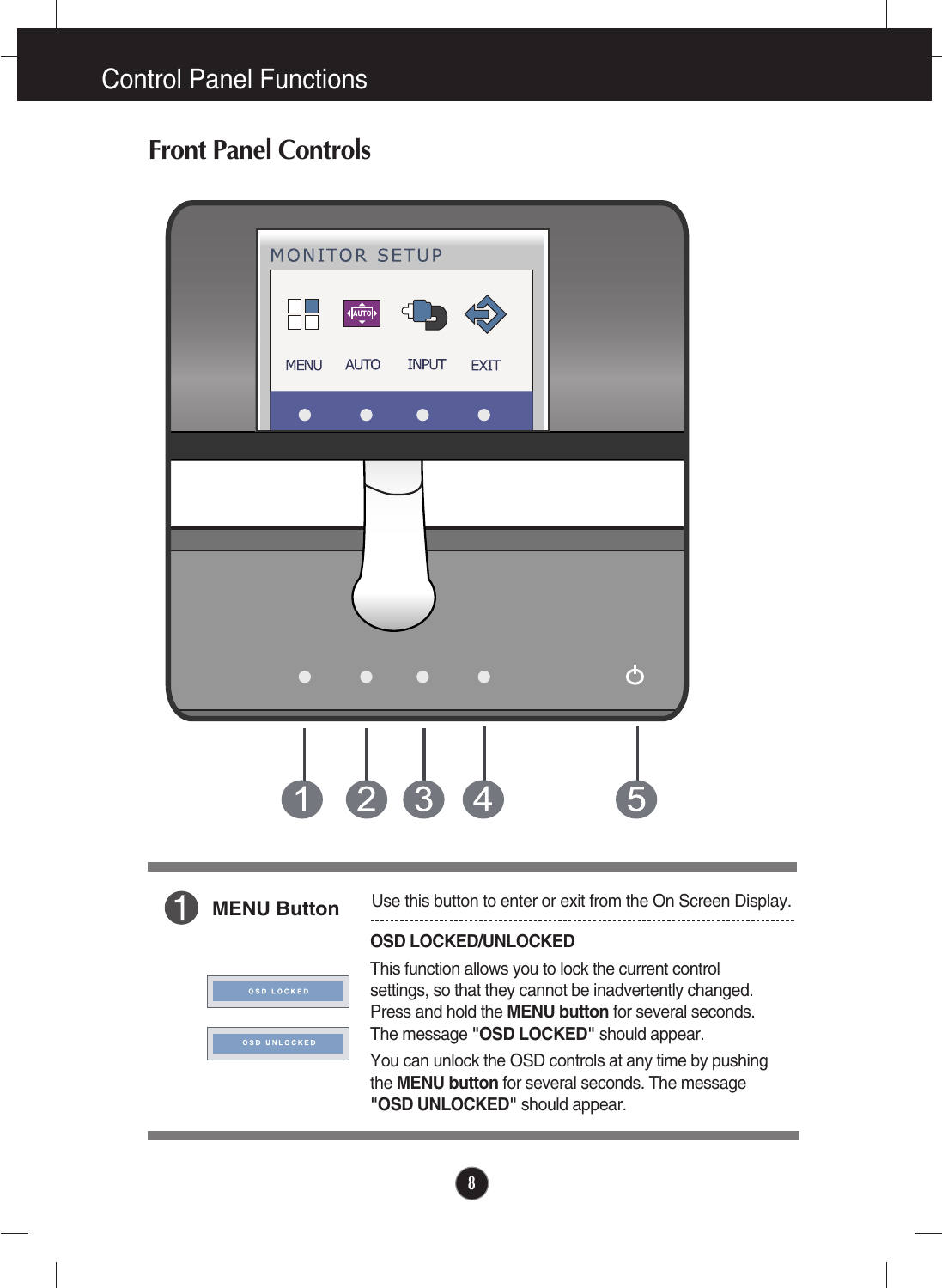**PROCESSING AUTO** 



### **AUTO Button AUTO IMAGE ADJUSTMENT**

When adjusting your display settings, always press the **AUTO** button before entering the On Screen Display(OSD). (Only Analog Mode)

This will automatically adjust your display image to the ideal settings for the current screen resolution size (display mode).

The best display mode is **1920 x 1080** 

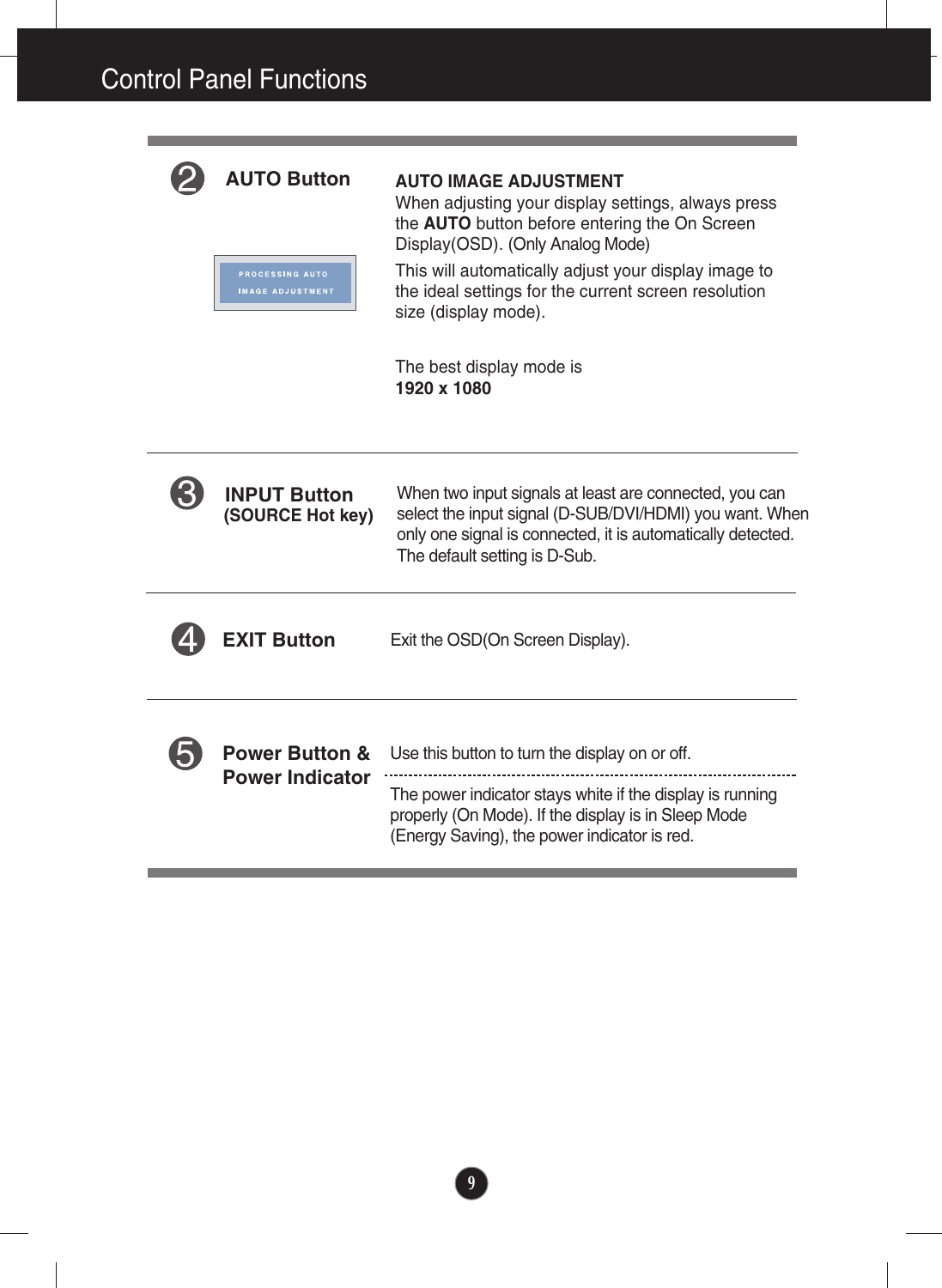### **Screen Adjustment**

**Making adjustments to the image size, position and operating parameters of the display is quick and easy with the On Screen Display Control system.** 

**A short example is given below to familiarize you with the use of the controls. The following section is an outline of the available adjustments and selections you can make using the OSD.**

To make adjustments in the On Screen Display, follow these steps:



Press the discretionary button, then the main menu of the OSD appears.

- To access a control, use the corresponding buttons. **2**
- Use the  $\blacktriangleleft$  / $\blacktriangleright$  buttons to adjust the image to the desired level. **3**
	- Use the  $\nabla$  button to select other sub-menu items.
- Press the **EXIT Button** to exit from the OSD. **4**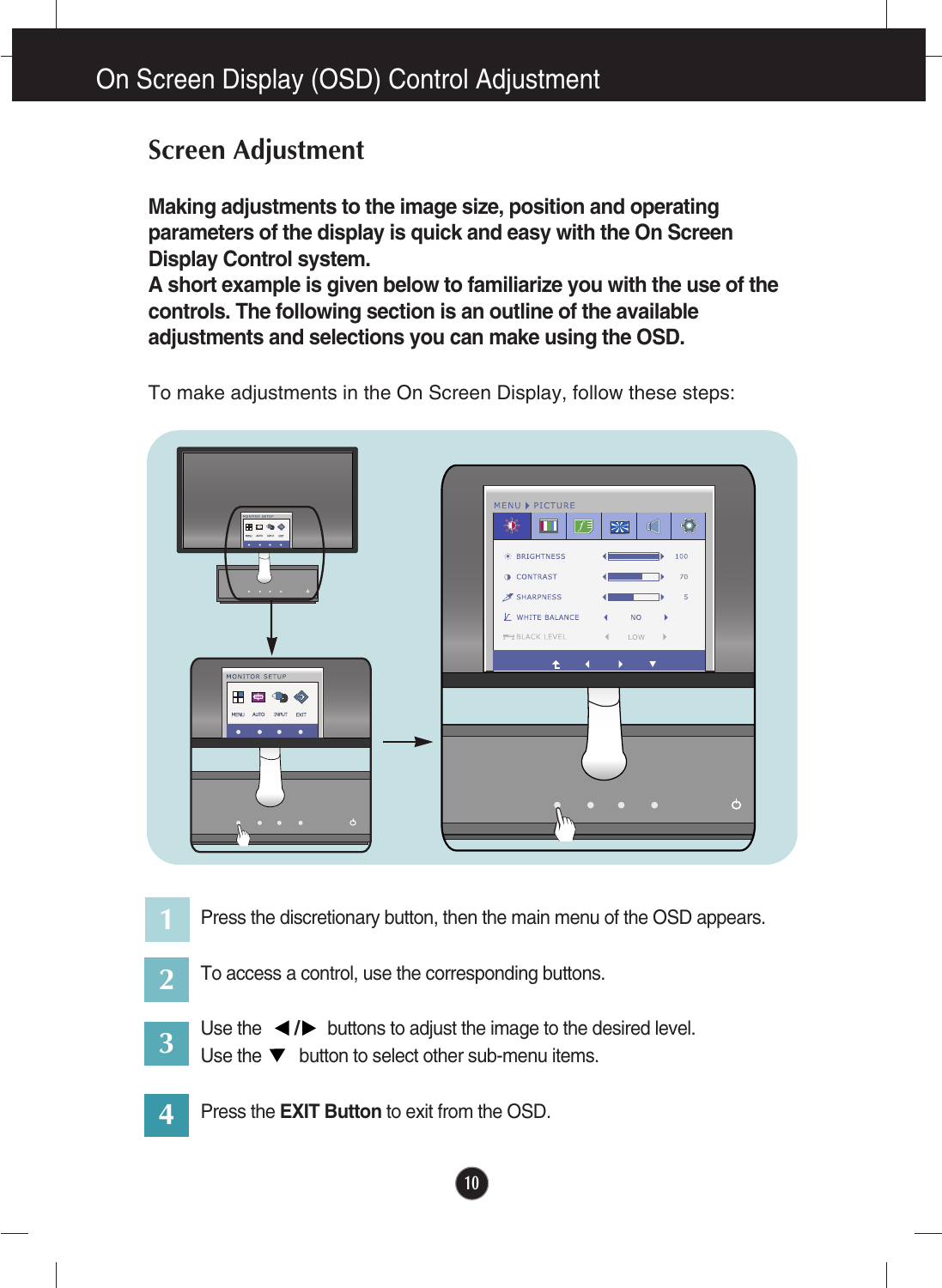**The following table indicates all the On Screen Display control, adjustment, and setting menus.**

> : D-SUB(Analog signal) input **D-SUB** : DVI-D(Digital signal) input **DVI-D**

: HDMI signal **HDMI**

| Main menu                     | Sub-menu                                                                                                                                         | Supported input                                             | <b>Description</b>                                                                                  |
|-------------------------------|--------------------------------------------------------------------------------------------------------------------------------------------------|-------------------------------------------------------------|-----------------------------------------------------------------------------------------------------|
| <b>PICTURE</b>                | <b>BRIGHTNESS</b><br><b>CONTRAST</b><br><b>SHARPNESS</b><br><b>WHITE BALANCE</b><br><b>BLACK LEVEL</b>                                           | D-SUB<br>DVI-D<br><b>HDMI</b><br>D-SUB<br>HDMI <sup>1</sup> | To adjust the brightness,<br>contrast, sharpness, white<br>balance and black level of the<br>screen |
| <b>COLOR</b>                  | <b>COLOR TEMP</b><br>(PRESET)<br>(USER)<br>sRGB<br><b>RED</b><br>6500K<br><b>GREEN</b><br>7500K<br><b>BLUE</b><br>8500K<br>9300K<br><b>GAMMA</b> | <b>D-SUB</b><br>DVI-D<br><b>HDMI</b>                        | To customize the color of the<br>screen                                                             |
| <b>F-ENGINE</b>               | <b>NORMAL</b><br><b>MOVIE</b><br><b>INTERNET</b><br><b>STANDARD</b><br><b>MOVIE</b><br><b>GAME</b><br><b>SPORTS</b>                              | DSUB<br>DVI-D<br>HDMI <sup>1</sup>                          | To select or customize desired<br>image settings                                                    |
| <b>PHOTO</b><br><b>EFFECT</b> | <b>NORMAL</b><br><b>GAUSSIAN BLUR</b><br><b>SEPIA</b><br><b>MONOCHROME</b>                                                                       | DSUB<br><b>DVI-D</b><br><b>HDMI</b>                         | To adjust the screen color mode                                                                     |
| <b>VOLUME</b>                 | <b>VOLUME</b>                                                                                                                                    | <b>HDMI</b>                                                 | To adjust the headphone/<br>earphone volume                                                         |
| <b>OTHERS</b>                 | LANGUAGE<br><b>ORIGINAL RATIO</b><br><b>RTC</b><br><b>SOUND</b><br>POWER INDICATOR<br><b>BUTTON INDICATOR</b><br><b>FACTORY RESET</b>            | <b>D-SUB</b><br>DVI-D<br><b>HDMI</b>                        | To customize the screen status<br>for a user's operating<br>environment                             |

#### **NOTE**

The order of icons may differ depending on the model (11 to 19).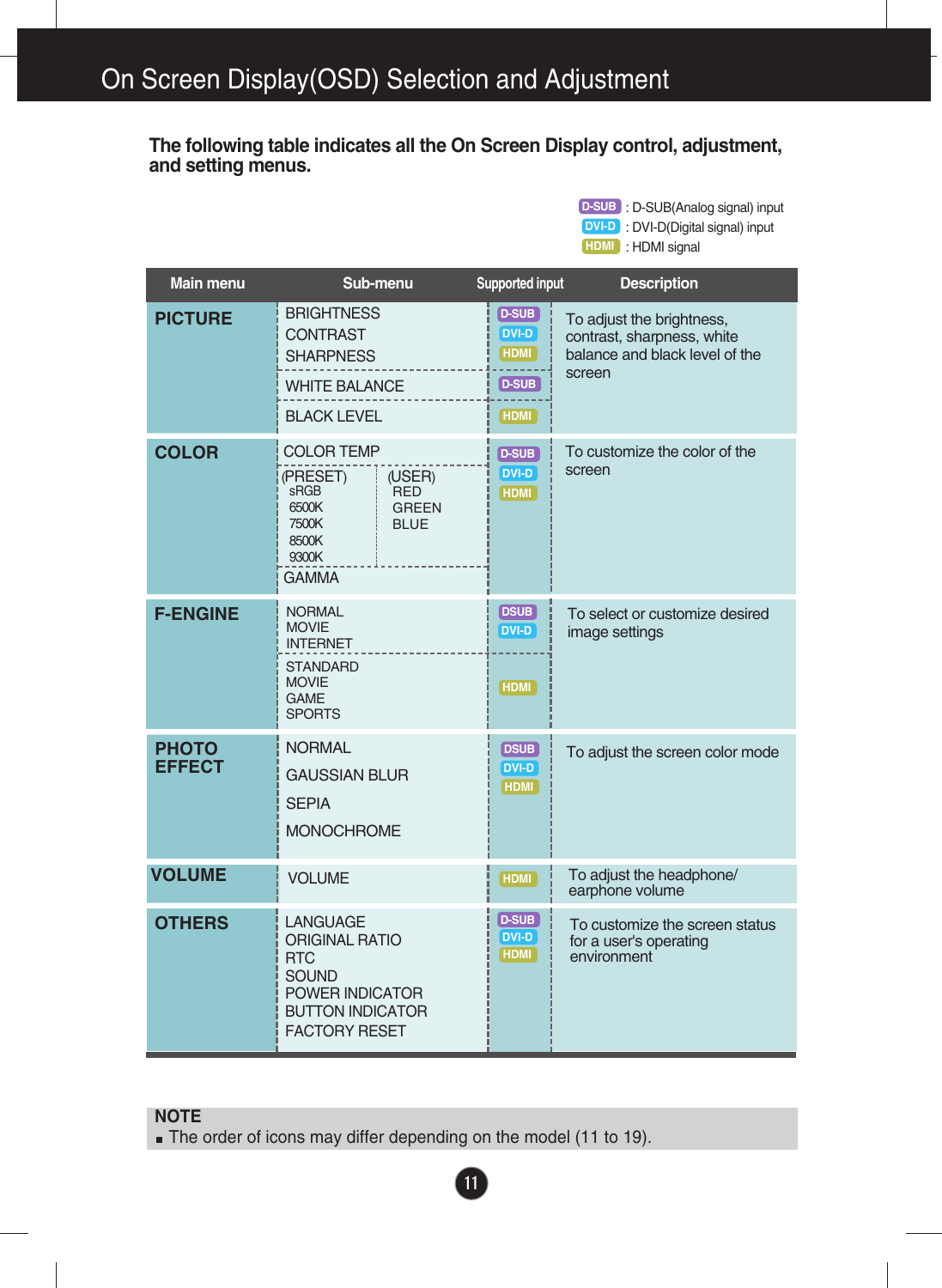You were introduced to the procedure of selecting and adjusting an item using the OSD system. Listed below are the icons, icon names, and icon descriptions of the all items shown on the Menu.



#### **NOTE**

OSD (On Screen Display) menu languages on the monitor may differ from the manual.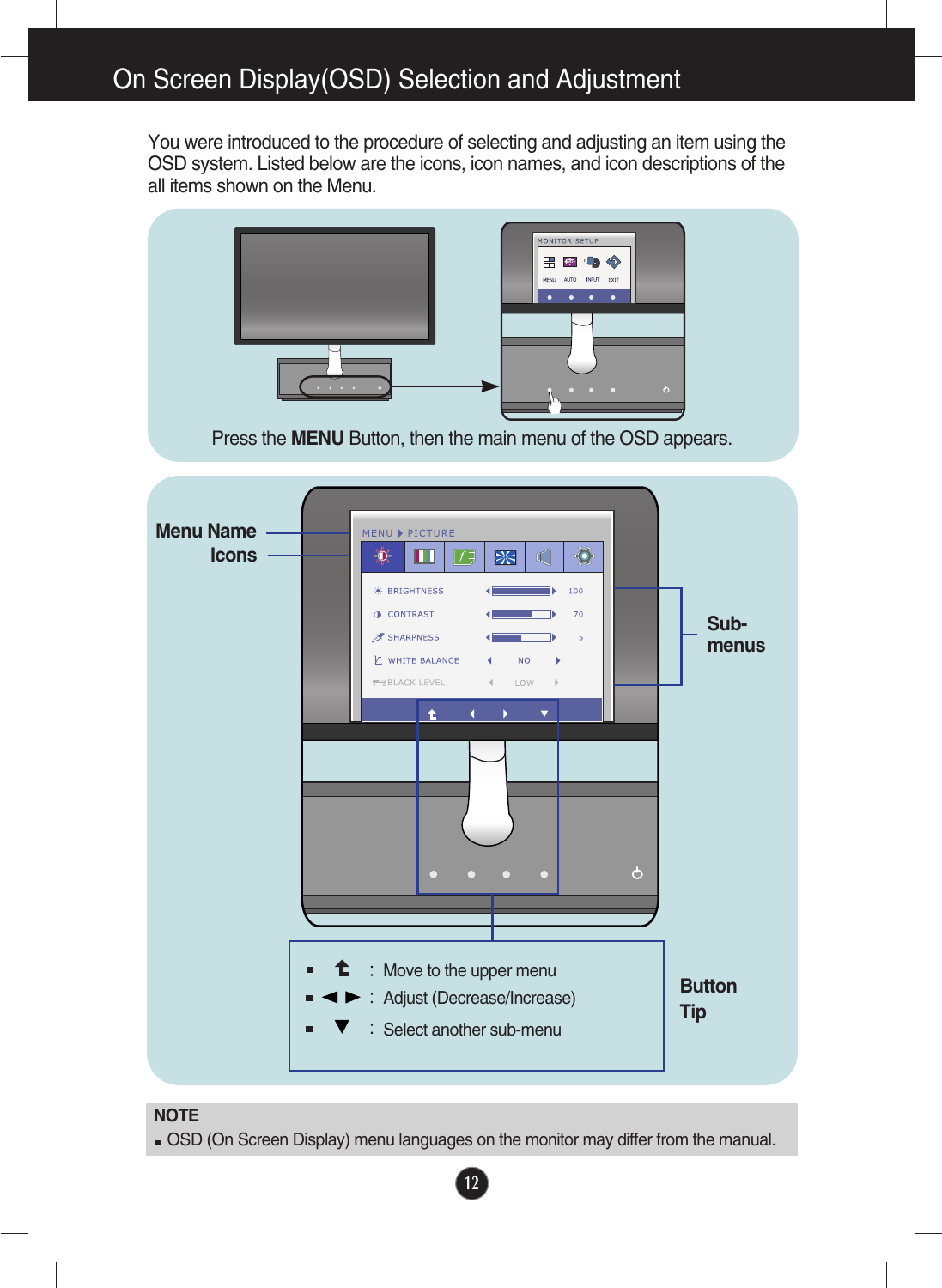| <b>Main menu</b>                                                                  | Sub menu                       | <b>Description</b>                                                                                                                                                                                                                                                                                                                                                                                                                       |
|-----------------------------------------------------------------------------------|--------------------------------|------------------------------------------------------------------------------------------------------------------------------------------------------------------------------------------------------------------------------------------------------------------------------------------------------------------------------------------------------------------------------------------------------------------------------------------|
| 氺<br><b>PICTURE</b>                                                               |                                |                                                                                                                                                                                                                                                                                                                                                                                                                                          |
| MENU ▶ PICTURE<br>¢<br><b>X</b><br>Ш<br>げ引<br>a<br>o                              | <b>BRIGHTNESS</b>              | To adjust the brightness of the<br>screen.                                                                                                                                                                                                                                                                                                                                                                                               |
| <b>* BRIGHTNESS</b><br>100<br>CONTRAST                                            | <b>CONTRAST</b>                | To adjust the contrast of the screen.                                                                                                                                                                                                                                                                                                                                                                                                    |
| <b>X</b> SHARPNESS<br>K WHITE BALANCE<br><b>FT BLACK LEVEL</b><br>LOW<br>٠        | <b>SHARPNESS</b>               | To adjust the clearness of the screen.                                                                                                                                                                                                                                                                                                                                                                                                   |
| : Move to the upper menu<br>: Decrease<br>: Increase<br>: Select another sub-menu | <b>WHITE</b><br><b>BALANCE</b> | If the output of the video card is<br>different from the required<br>specifications, the color level may<br>deteriorate due to video signal<br>distortion. Using this function, the<br>signal level is adjusted to fit into the<br>standard output level of the video<br>card in order to provide the optimal<br>image.<br>Activate this function when white and<br>black colors are present in the<br>screen.<br>(only for D-SUB input) |
|                                                                                   | <b>BLACK LEVEL</b>             | You can set the offset level. If you select<br>'HIGH', the screen will be bright and if<br>you select 'LOW', the screen will be<br>dark.<br>(only for HDMI input)<br>* Offset?<br>As the criteria for video signal, it is the<br>darkest screen the monitor can show.                                                                                                                                                                    |

#### **NOTE**

If this does not improve the screen image, restore the factory default settings. If necessary, execute the WHITE BALANCE function again. This function will be enabled only when the input signal is an analog signal.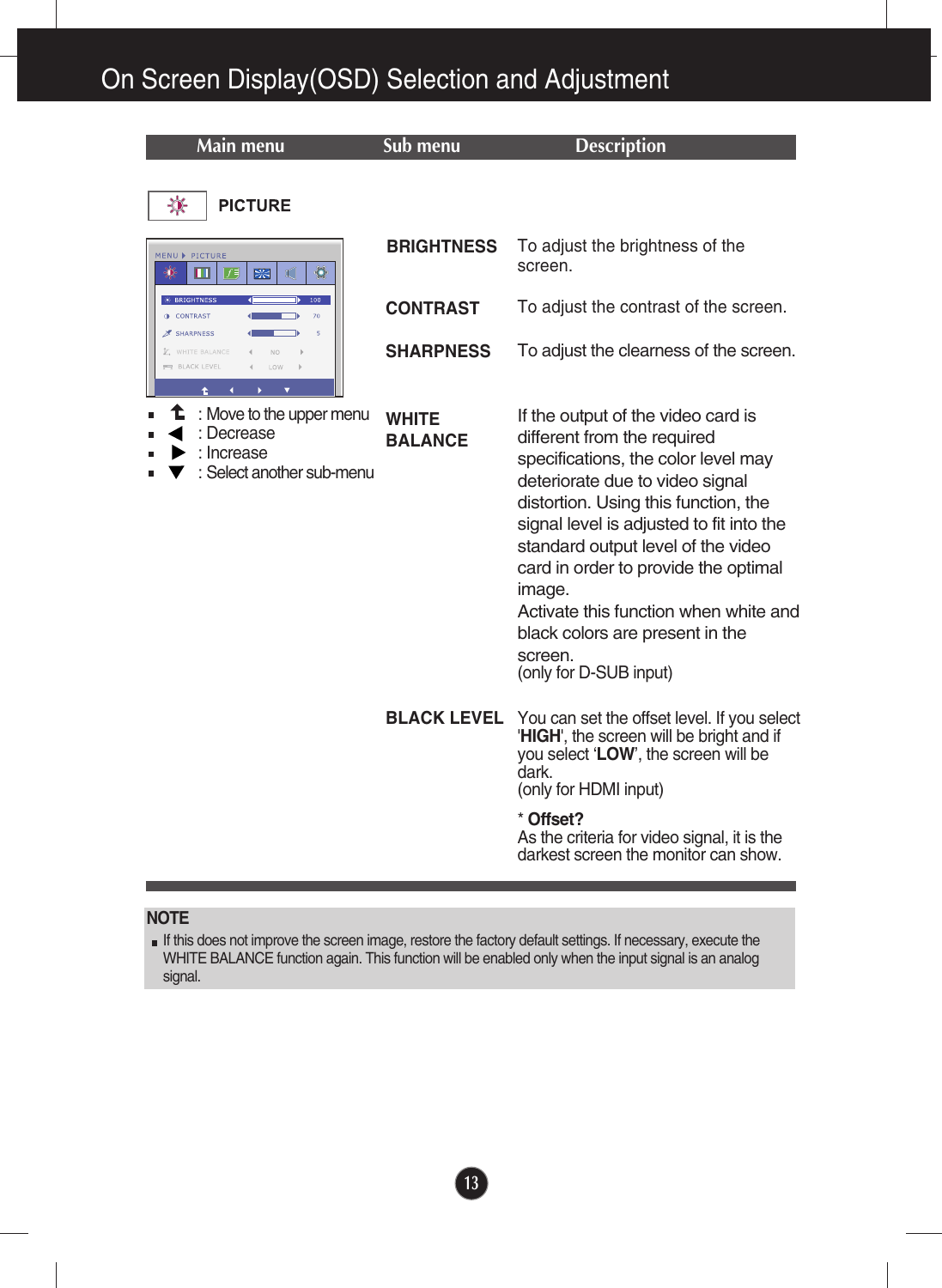| Main menu                                                                                                    | Sub menu          | <b>Description</b>                                                                                                                                                                                    |
|--------------------------------------------------------------------------------------------------------------|-------------------|-------------------------------------------------------------------------------------------------------------------------------------------------------------------------------------------------------|
| <b>COLOR</b><br>IT                                                                                           |                   |                                                                                                                                                                                                       |
| <b>PRESET Mode</b>                                                                                           |                   |                                                                                                                                                                                                       |
| MENU > COLOR<br>Ö<br>张<br>ア引<br>米<br>€<br>Ш                                                                  | <b>COLOR TEMP</b> | Select either <b>PRESET</b> or USER to<br>adjust the screen color.                                                                                                                                    |
| $-$ COLOR TEME<br>PRESET<br>RED<br>50<br>GREEN<br>BLUE<br>50<br>7 GAMMA<br>GAMMA 1                           | <b>PRESET</b>     | Select the screen color.<br>• sRGB: Set the screen color to fit the<br>sRGB standard color<br>specification.<br>· 6500K to 7500K: Slightly reddish white.<br>. 8500K to 9300K: Slightly bluish white. |
| <b>USER Mode</b><br>MENU > COLOR<br>図<br>€<br>げ見                                                             | <b>USER</b>       | O<br><b>RED</b><br>Set your own red color levels.                                                                                                                                                     |
| - COLOR TEMP<br><b>ISER</b><br>PRESET<br>RED<br>50<br>GREEN<br>50<br><b>BLUE</b><br>50<br>7 GAMMA<br>GAMMA 1 |                   | <b>O</b> GREEN<br>Set your own green color levels.<br><b>BLUE</b><br>$\Box$<br>Set your own blue color levels.                                                                                        |
| : Move to the upper menu<br>: Decrease<br>: Increase<br>: Select another sub-menu                            | <b>GAMMA</b>      | Set your own gamma value.: 0 / 1 / 2<br>On the monitor, high gamma values<br>display whitish images and low<br>gamma values display blackish<br>images.                                               |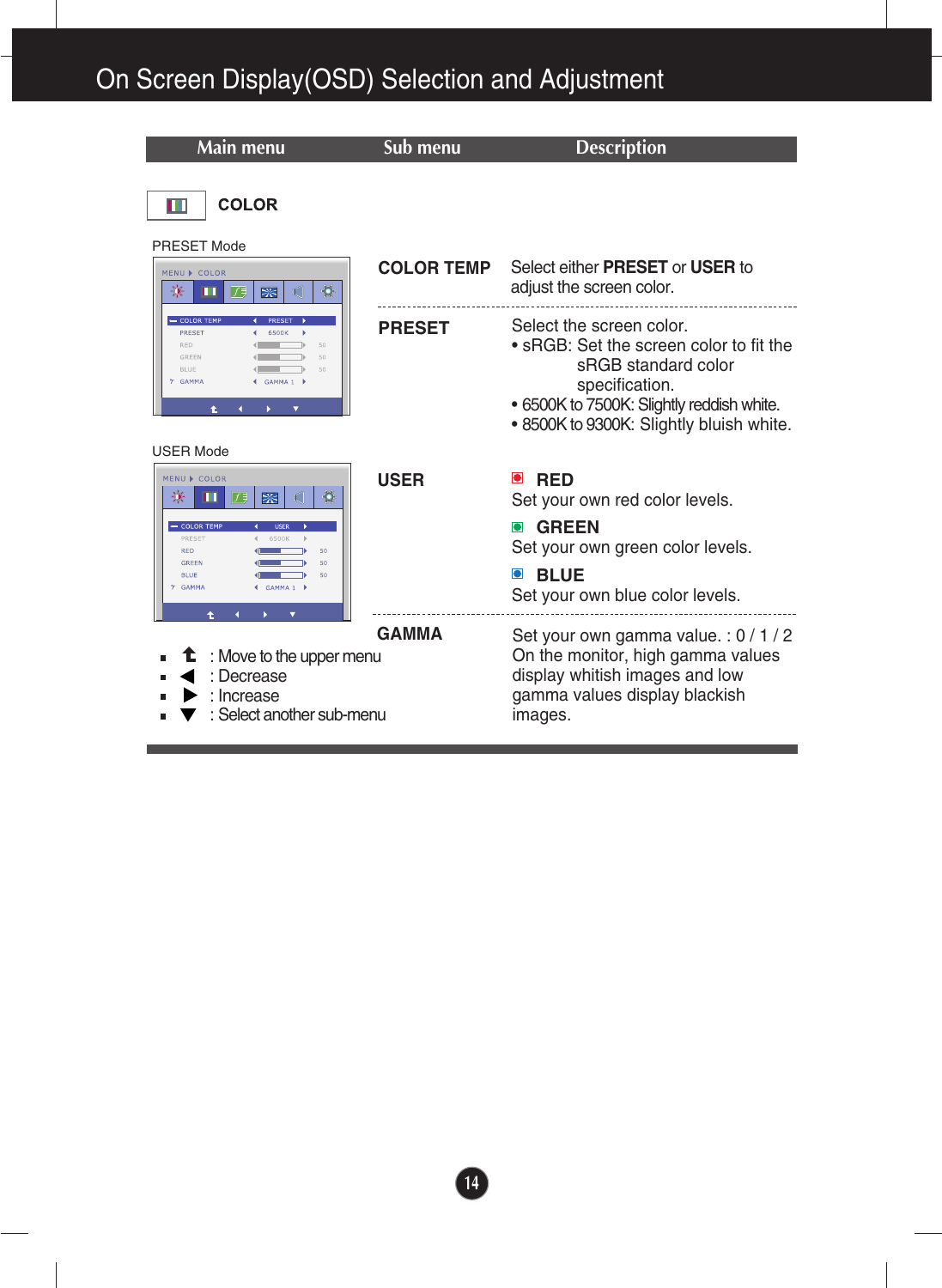| <b>Main menu</b>                                                                                                                                                                                                 | Sub menu        | <b>Description</b>                                                                                                                           |
|------------------------------------------------------------------------------------------------------------------------------------------------------------------------------------------------------------------|-----------------|----------------------------------------------------------------------------------------------------------------------------------------------|
| $f$ ENGINE<br>匹<br>D-SUB/DVI-D input<br>MENU $\triangleright$ f * ENGINE<br>0<br>楽<br>$\mathbb{R}$<br>Ш<br>子弓<br>a<br>Q)<br>$\boxed{\mathbf{x}}$<br>$\circledcirc$<br><b>NORMAL</b><br>MOVIE<br>INTERNET         | <b>NORMAL</b>   | Select this when you want to use the<br>product in the most general using<br>environment.                                                    |
| <b>HDMI</b> input<br>MENU > f+ENGINE<br>$\bullet$<br>楽<br>$\blacksquare$<br>╔<br>$\blacktriangleright$<br>C<br>$\circledast$<br>人<br>$\circledast$<br>$\mathbf{x}$<br>MOVIE<br>GAME<br>SPORTS<br><b>STANDARD</b> | <b>STANDARD</b> | Select this when you want to use the<br>original standard video.<br>* In the General (Standard) mode, the<br><b>f</b> -ENGINE is turned off. |

#### D-SUB/DVI-D input

MENU  $\triangleright$  f + ENGINE

 $\vert \mathbf{x} \vert$ 

 $\ddot{\textbf{t}}$ 



 $\frac{1}{2}$   $\frac{1}{2}$   $\frac{1}{2}$   $\frac{1}{2}$   $\frac{1}{2}$   $\frac{1}{2}$   $\frac{1}{2}$   $\frac{1}{2}$   $\frac{1}{2}$   $\frac{1}{2}$   $\frac{1}{2}$   $\frac{1}{2}$   $\frac{1}{2}$   $\frac{1}{2}$   $\frac{1}{2}$   $\frac{1}{2}$   $\frac{1}{2}$   $\frac{1}{2}$   $\frac{1}{2}$   $\frac{1}{2}$   $\frac{1}{2}$   $\frac{1}{2}$ 

**MOVIE**

Select this when you are watching a video or movie.

℄ : Move to the upper menu

 $\begin{picture}(120,15) \put(0,0){\line(1,0){15}} \put(15,0){\line(1,0){15}} \put(15,0){\line(1,0){15}} \put(15,0){\line(1,0){15}} \put(15,0){\line(1,0){15}} \put(15,0){\line(1,0){15}} \put(15,0){\line(1,0){15}} \put(15,0){\line(1,0){15}} \put(15,0){\line(1,0){15}} \put(15,0){\line(1,0){15}} \put(15,0){\line(1,0){15}} \put(15,0){\line($ 

 $\circledast$ 

 $\blacksquare$ ,  $\blacktriangleright$  : Move É

Ø,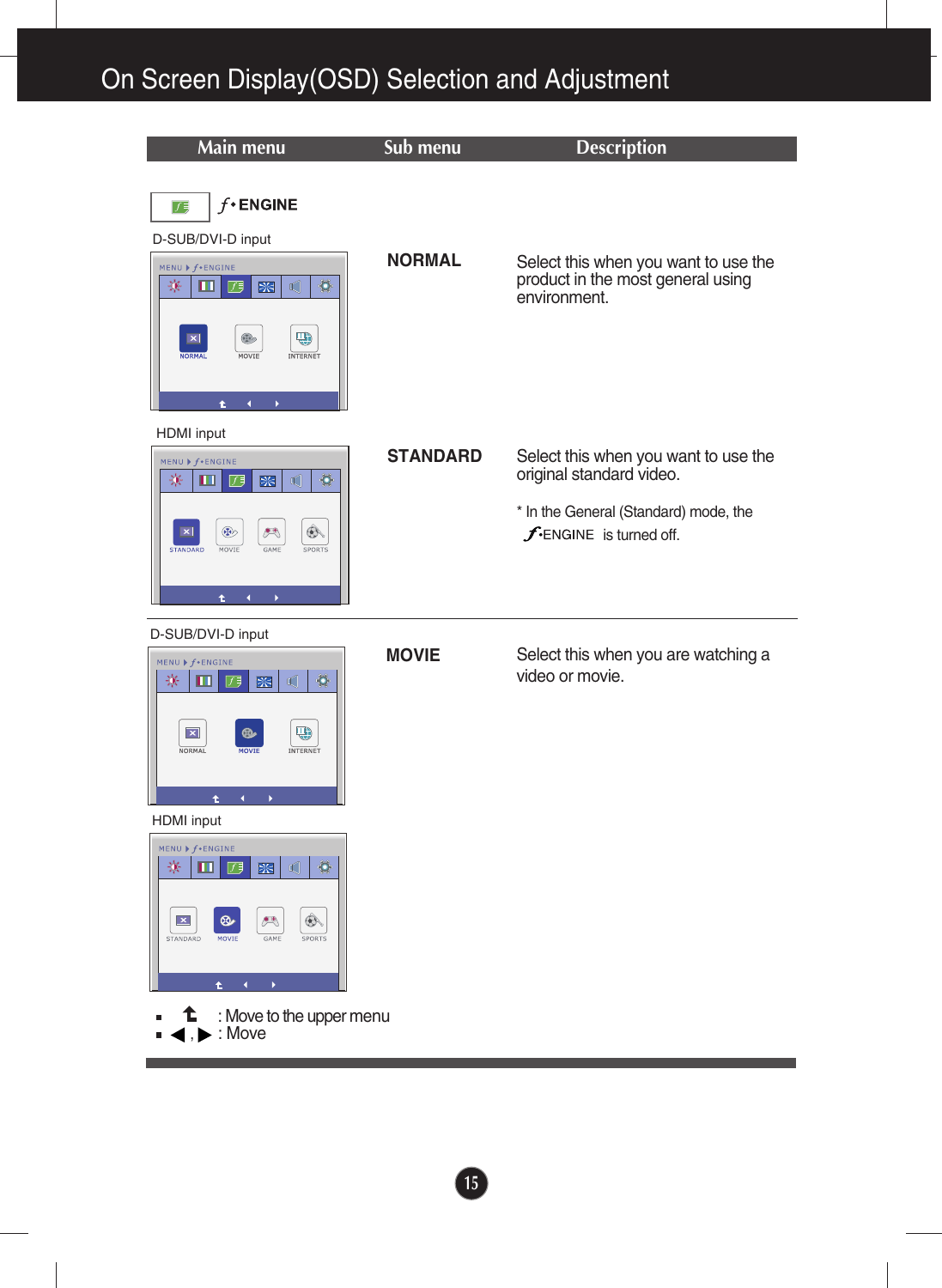| Main menu                                                                                                                                                                                                                                                                            | Sub menu        | <b>Description</b>                                              |
|--------------------------------------------------------------------------------------------------------------------------------------------------------------------------------------------------------------------------------------------------------------------------------------|-----------------|-----------------------------------------------------------------|
| D-SUB/DVI-D input<br>MENU $\triangleright$ f* ENGINE<br>$\bullet$<br>Ú<br>寮<br>m<br>図<br>73<br>V)<br>$\circledast$<br>$\overline{\mathbf{x}}$<br>MOVIE<br><b>NORMAL</b><br><b>INTERNET</b>                                                                                           | <b>INTERNET</b> | Select this when you are working on<br>the document (Word etc.) |
| Ł.<br>$\blacksquare$<br>$\mathbf{r}$<br>HDMI input<br>MENU ) f · ENGINE                                                                                                                                                                                                              | <b>GAME</b>     | Select this when you are playing a                              |
| ۰<br>寮<br>$\mathbb{Q}$<br>历<br>器<br>ш<br>◈<br>$\circledast$<br>$\vert x \vert$<br>严<br><b>STANDARD</b><br>MOVIE<br>GAME<br>SPORTS<br>Ł<br>$\blacktriangleleft$<br>Þ                                                                                                                  |                 | game.                                                           |
| <b>HDMI</b> input<br>MENU $\triangleright$ f + ENGINE<br>۰<br>楽<br>$\mathbb{Q}$<br>$\mathbb{R}$<br>m<br>刀<br>$\circledcirc$<br>٨<br>$ \mathbf{x} $<br>人<br><b>STANDARD</b><br>MOVIE<br><b>GAME</b><br><b>SPORTS</b><br>$\mathbf{r}$<br>4<br>: Move to the upper menu<br>c,<br>: Move | <b>SPORTS</b>   | Select this when you watching general<br>sports.                |
|                                                                                                                                                                                                                                                                                      |                 |                                                                 |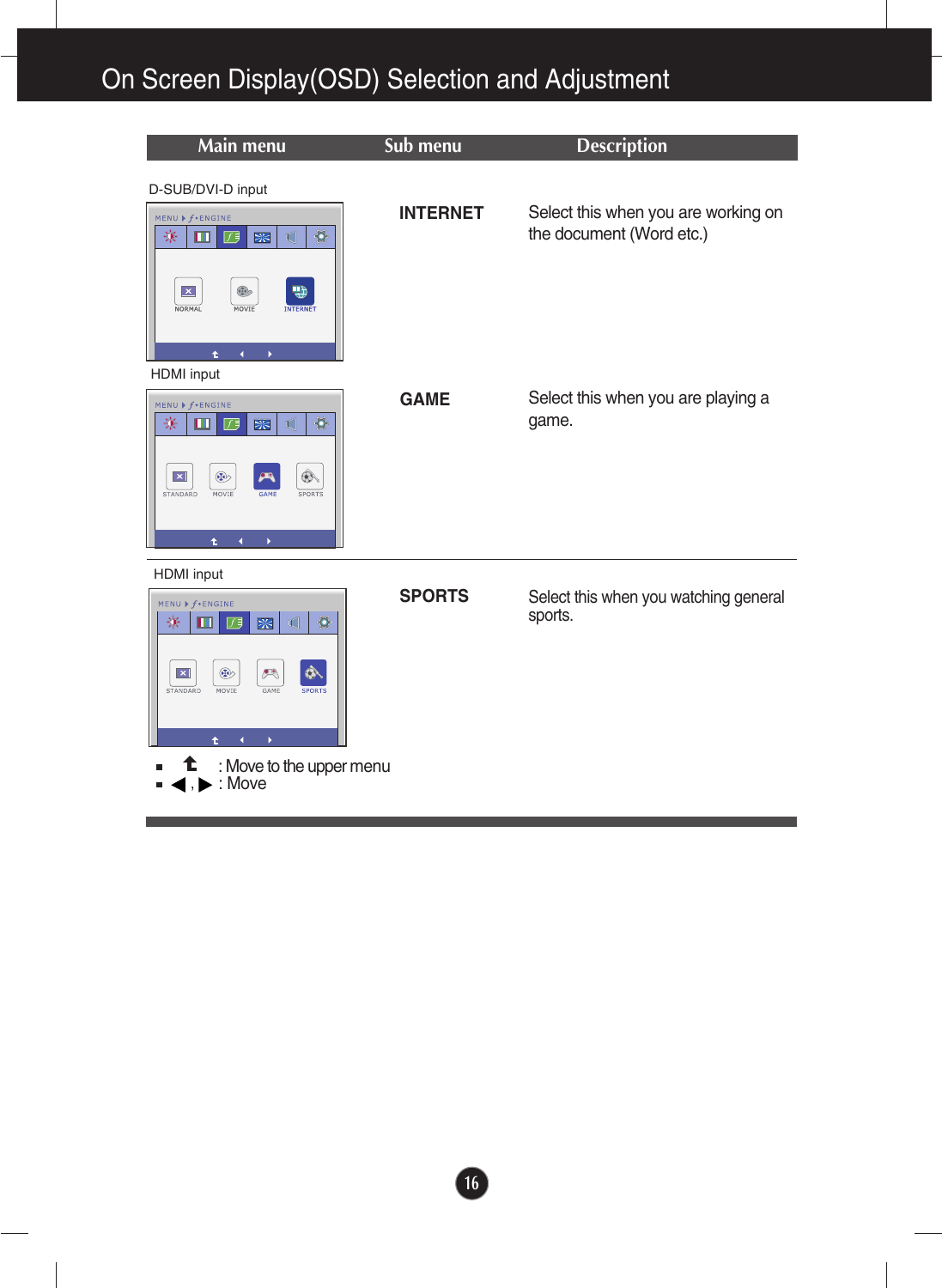



#### **GAUSSIAN BLUR** This menu changes the screen to be more colorful and smoother.



**SEPIA** This menu changes the screen to be Sepia tone (brown color).



**MONOCH**

**-ROME** This menu changed the screen to be Gray tone(black-and-white Picture) .

- : Move to the upper menu t
- $\blacktriangleright$  : Move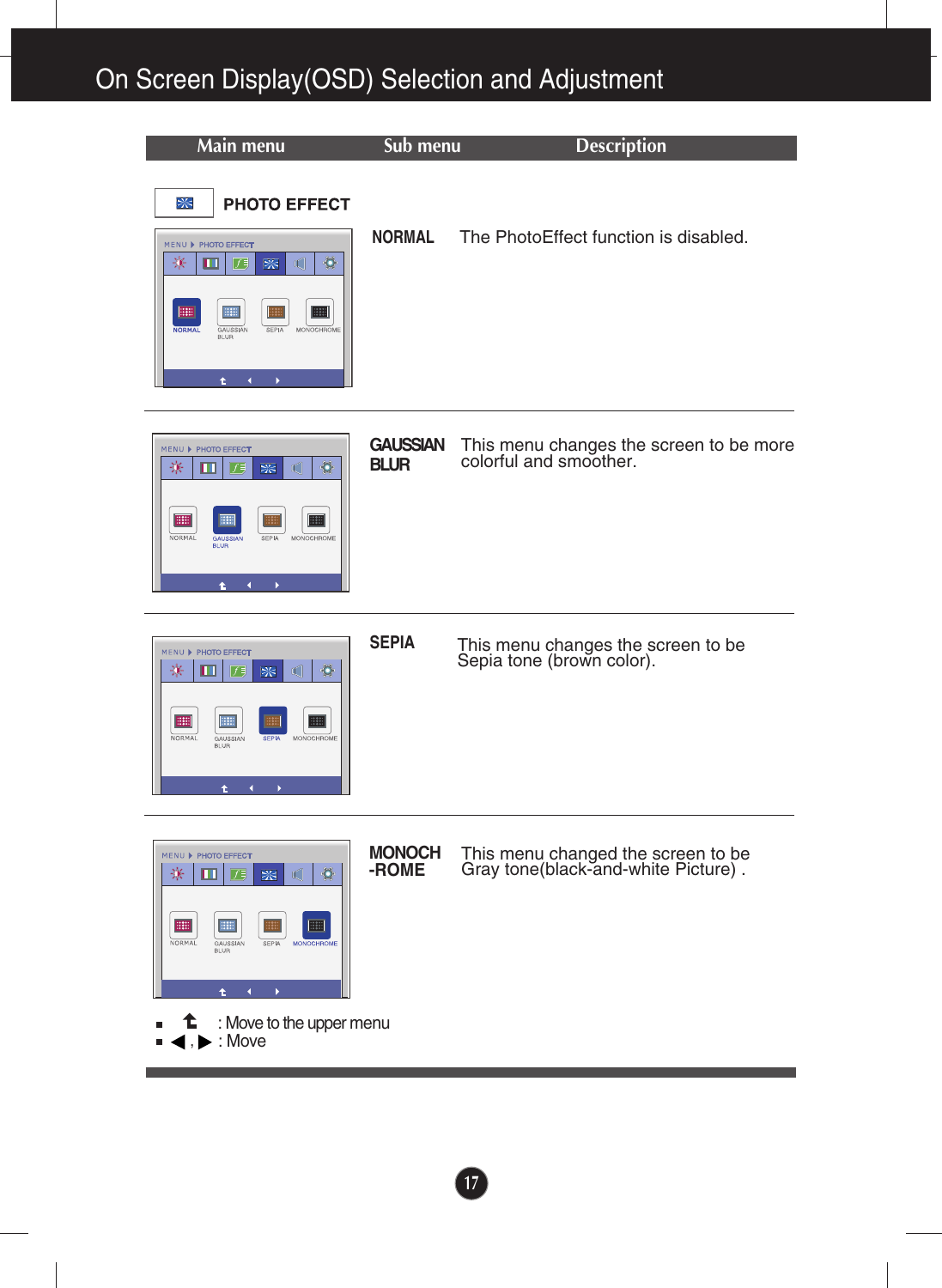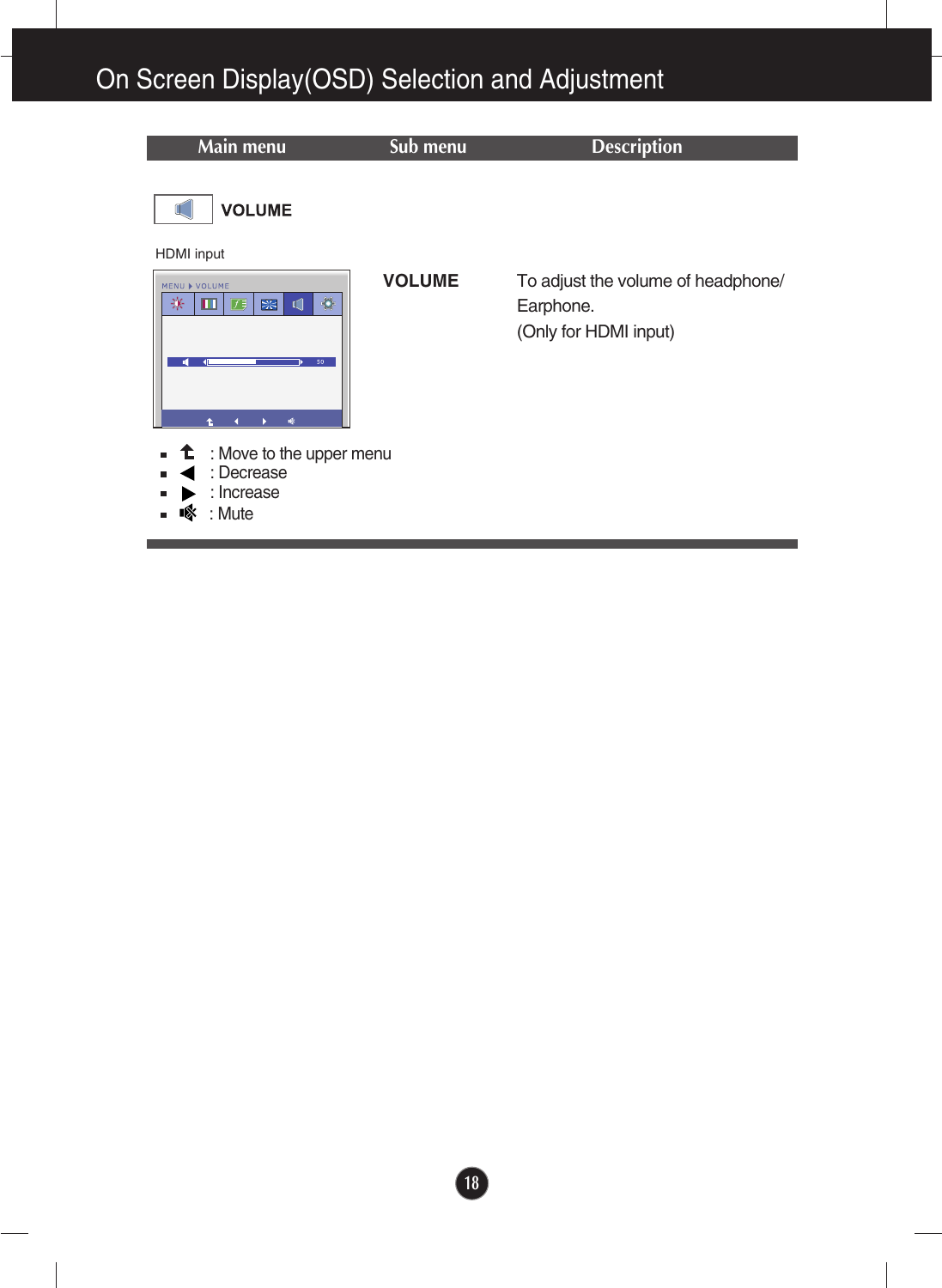| Main menu                                                                                                                                                                                                                                                                                                                                                                                                  | Sub menu                          | <b>Description</b>                                                                                                                                                                                                                        |
|------------------------------------------------------------------------------------------------------------------------------------------------------------------------------------------------------------------------------------------------------------------------------------------------------------------------------------------------------------------------------------------------------------|-----------------------------------|-------------------------------------------------------------------------------------------------------------------------------------------------------------------------------------------------------------------------------------------|
| <b>OTHERS</b><br>Ö                                                                                                                                                                                                                                                                                                                                                                                         |                                   |                                                                                                                                                                                                                                           |
| <b>MENU ▶ OTHERS</b><br>柒<br>Ш<br>匠<br><b>exeri</b><br>$\bullet$<br>LANGUAGE<br><b>ENGLIS</b><br>ORIGINAL RATIO<br>WIDE<br>$\neg$ RTC<br>ON<br><b>月</b> SOUND<br>ON<br>$\mathbf{Q}$ POWER INDICATOR<br>ON<br>$\Box$ BUTTON INDICATOR<br>ON<br><b>FACTORY RESET</b><br>NO <sub></sub><br>$\odot$ DSUB<br>1024X768 60Hz<br>: Move to the upper menu<br>: Decrease<br>: Increase<br>: Select another sub-menu | <b>LANGUAGE</b>                   | To choose the language in which the<br>control names are displayed.                                                                                                                                                                       |
|                                                                                                                                                                                                                                                                                                                                                                                                            | <b>ORIGINAL</b><br><b>RATIO</b>   | To adjust the image size.                                                                                                                                                                                                                 |
|                                                                                                                                                                                                                                                                                                                                                                                                            | <b>RTC</b>                        | If you set ON, you enable the<br>Response Time Control function and<br>reduce the afterimage of the screen.<br>If you set OFF, you disable the<br>Response Time Control function and<br>operate at panel response time.                   |
|                                                                                                                                                                                                                                                                                                                                                                                                            | <b>SOUND</b>                      | To select or turn off the Buzzer sound.<br>The Buzzer sound operates in below<br>cases:<br>• DC power On/Off<br>• AC power On<br>· Monitor Setup OSD On/Off<br>• Menu OSD On/Off                                                          |
|                                                                                                                                                                                                                                                                                                                                                                                                            | <b>POWER</b><br><b>INDICATOR</b>  | Use this function to set the power<br>indicator on the stand base of the<br>monitor to <b>ON</b> or <b>OFF</b> .<br>If you set OFF, it will go off.<br>If you set ON at any time, the power<br>indicator will automatically be turned on. |
|                                                                                                                                                                                                                                                                                                                                                                                                            | <b>BUTTON</b><br><b>INDICATOR</b> | Use this function to set the control key<br>indicator on the stand base of the<br>monitor to <b>ON</b> or <b>OFF</b> .<br>If you set OFF, it will be turned off.<br>If you set ON, it will be turned on.                                  |
|                                                                                                                                                                                                                                                                                                                                                                                                            | <b>FACTORY</b><br><b>RESET</b>    | Restore all factory default settings except<br>"LANGUAGE."<br>Press the $\blacktriangleleft$ . $\blacktriangleright$ buttons to reset<br>immediately.                                                                                     |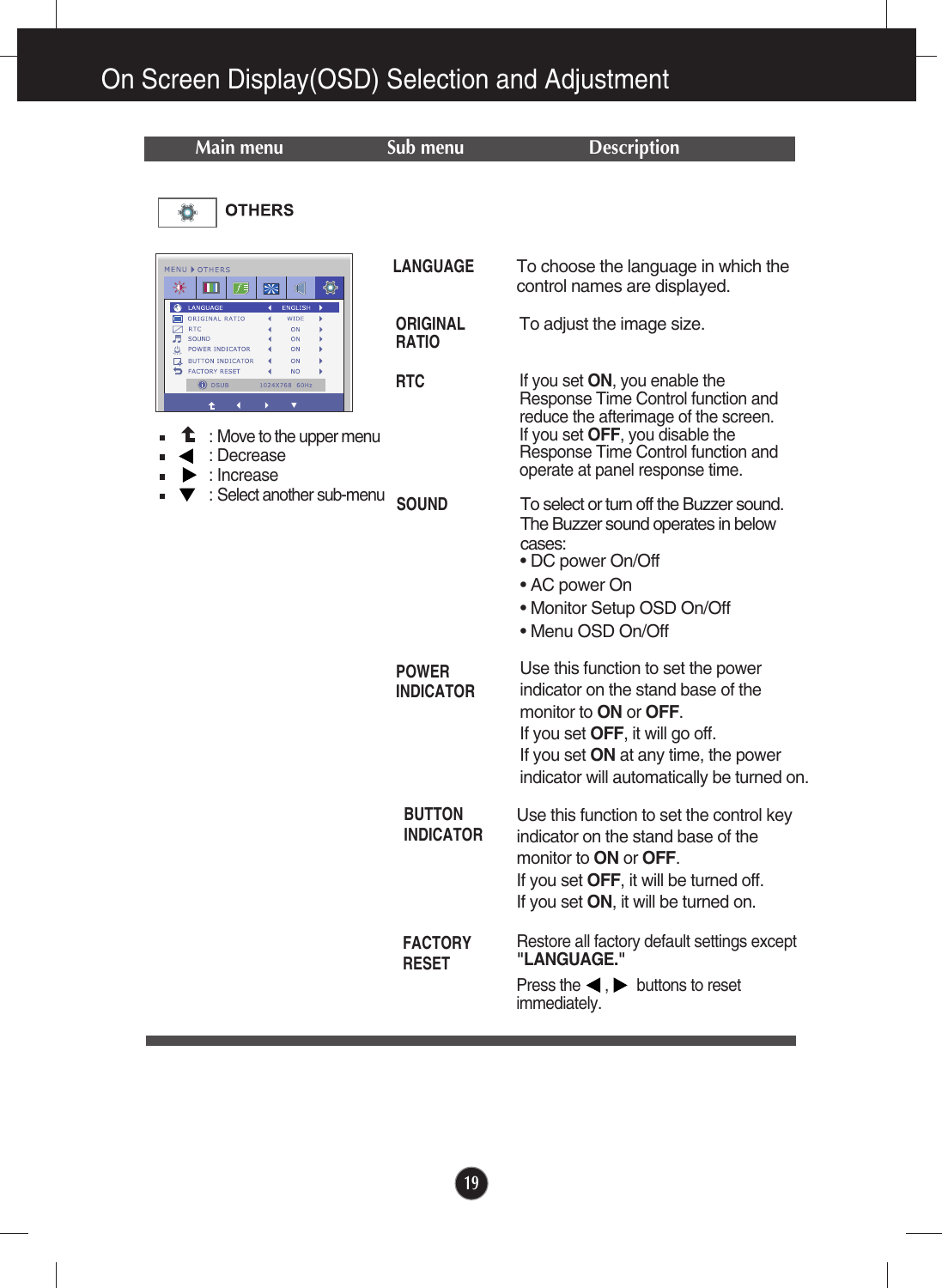**Check the following before calling for service.**

| No image appears                                                         |                                                                                                                                                                                                                                |  |
|--------------------------------------------------------------------------|--------------------------------------------------------------------------------------------------------------------------------------------------------------------------------------------------------------------------------|--|
| Is the power cord of the<br>display connected?                           | • Check and see if the power cord is connected<br>properly to the power outlet.                                                                                                                                                |  |
| Is the power indicator<br>light on?                                      | • Press the Power button.                                                                                                                                                                                                      |  |
| Is the power indicator<br>red?                                           | • If the display is in power saving mode, try moving<br>the mouse or pressing any key on the keyboard to<br>bring up the screen.<br>. Try to turn on the PC.                                                                   |  |
| Do you see an "OUT OF<br>RANGE" message on<br>the screen?                | . This message appears when the signal from the<br>PC (video card) is out of horizontal or vertical<br>frequency range of the display. See the<br>'Specifications' section of this manual and<br>configure your display again. |  |
| Do you see a "CHECK<br><b>SIGNAL CABLE"</b><br>message on the<br>screen? | • This message appears when the signal cable<br>between your PC and your display is not<br>connected. Check the signal cable and try again.                                                                                    |  |

| Do you see a "OSD LOCKED" message on the screen?           |                                                                                                                                                                                                                                                 |  |
|------------------------------------------------------------|-------------------------------------------------------------------------------------------------------------------------------------------------------------------------------------------------------------------------------------------------|--|
| ● Do you see "OSD<br>LOCKED" when you<br>push MENU button? | • You can secure the current control settings,<br>so that they cannot be inadvertently changed.<br>You can unlock the OSD controls at any time<br>by pushing the MENU button for several<br>seconds: the message<br>"OSD UNLOCKED" will appear. |  |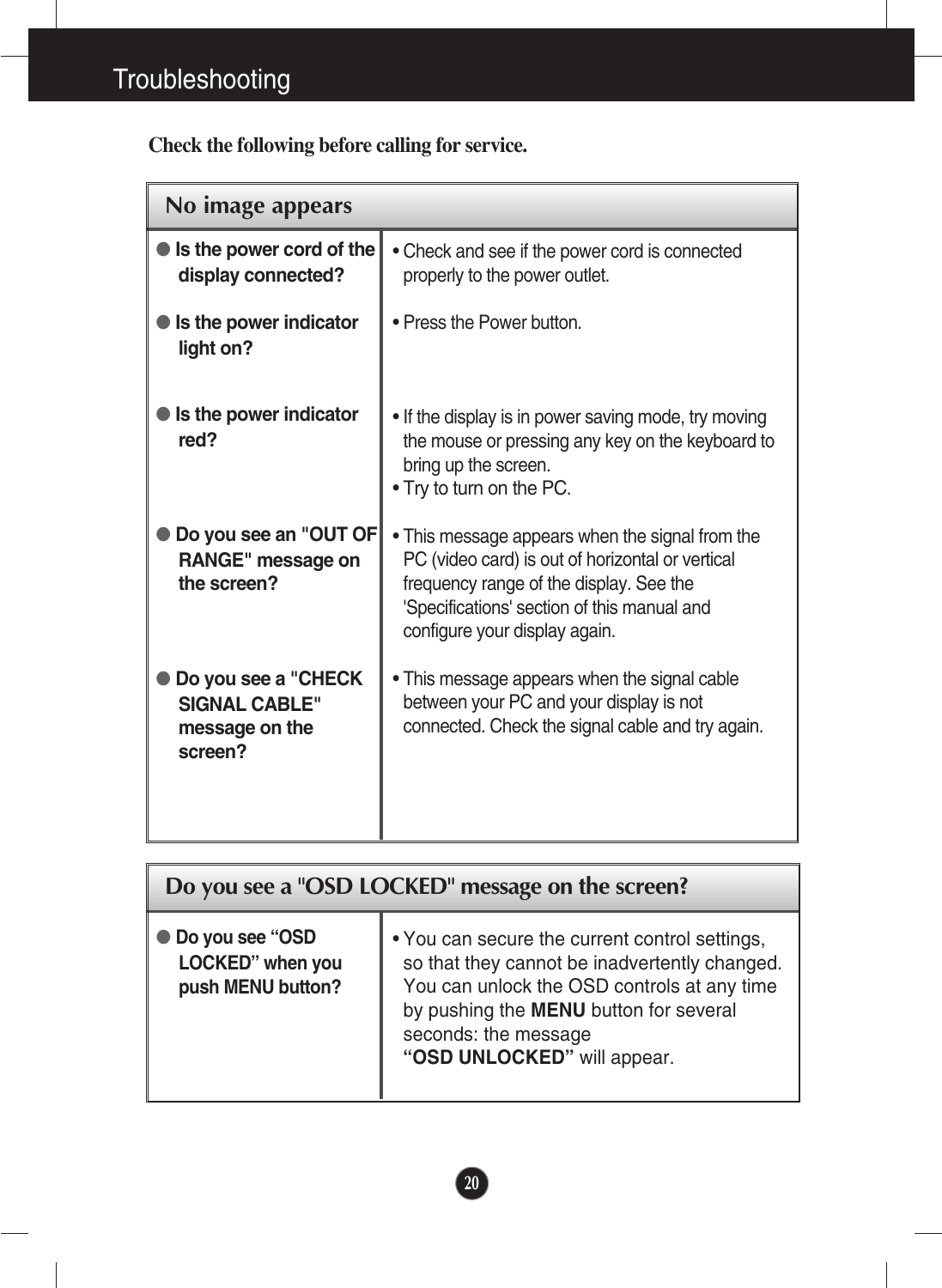| Display image is incorrect                                                                       |                                                                                                                                                                                                                                                                                                                                 |  |
|--------------------------------------------------------------------------------------------------|---------------------------------------------------------------------------------------------------------------------------------------------------------------------------------------------------------------------------------------------------------------------------------------------------------------------------------|--|
| <b>Display Position is</b><br>incorrect.                                                         | • Press the <b>AUTO</b> button to automatically adjust<br>your display image to the ideal setting.                                                                                                                                                                                                                              |  |
| On the screen<br>background, vertical<br>bars or stripes are<br>visible.                         | • Press the <b>AUTO</b> button to automatically adjust<br>your display image to the ideal setting.                                                                                                                                                                                                                              |  |
| Any horizontal noise<br>appearing in any<br>image or characters<br>are not clearly<br>portrayed. | • Press the <b>AUTO</b> button to automatically adjust<br>your display image to the ideal setting.<br>• Check Control Panel --> Display --> Settings<br>and adjust the display to the recommended<br>resolution or adjust the display image to the ideal<br>setting. Set the color setting higher than 24 bits<br>(true color). |  |

#### **IMPORTANT**

- Check **Control Panel --> Display --> Settings** and see if the frequency or the resolution were changed. If yes, readjust the video card to the recommend resolution**.**
- If the recommended resolution (optimal resolution) is not selected, letters may be blurred and the screen may be dimmed, truncated or biased. Make sure to select the recommend resolution.

**21**

The setting method can differ by computer and O/S (Operation System), and resolution mentioned above may not be supported by the video card performance. In this case, please ask to the computer or the video card manufacturer.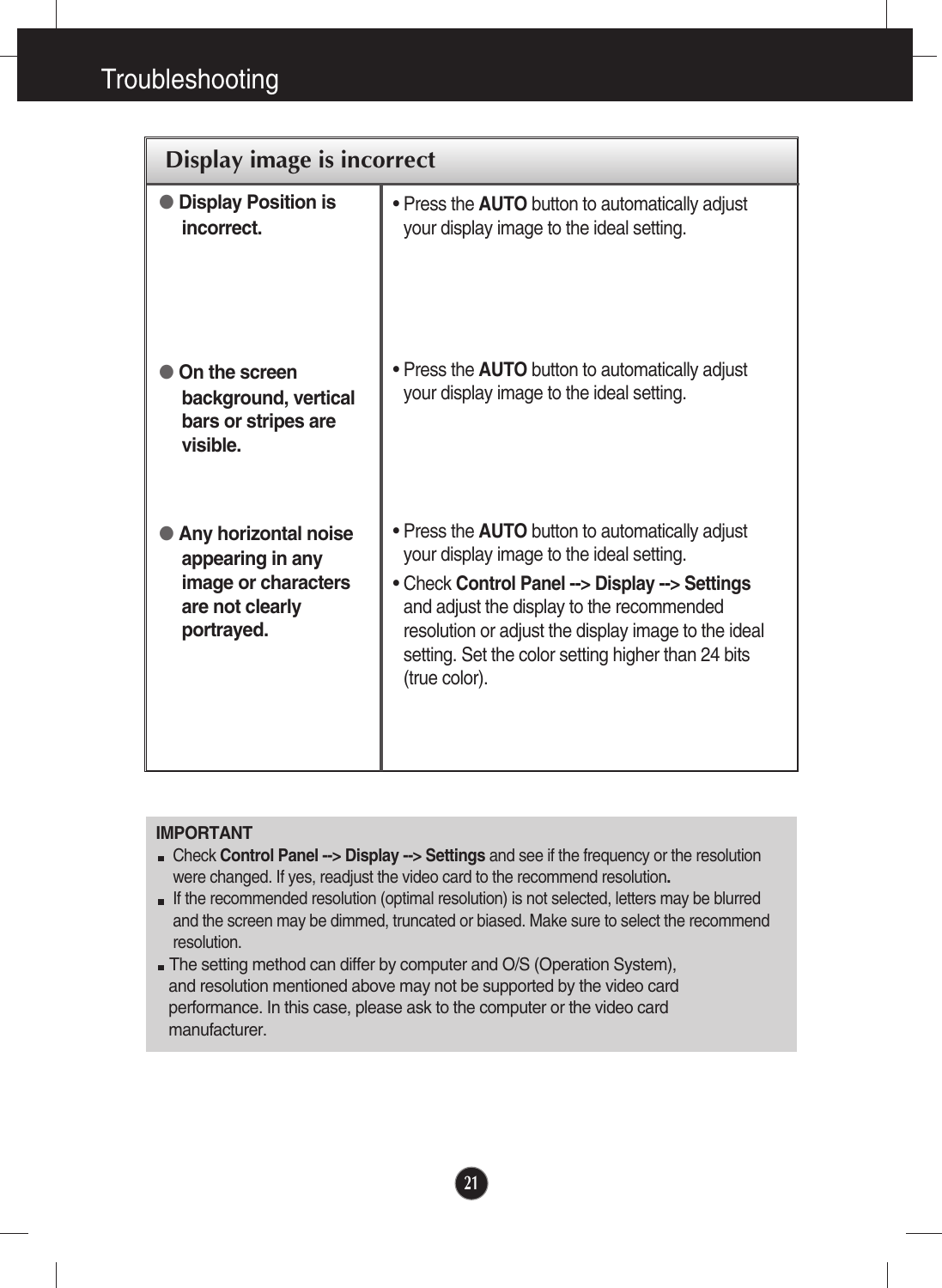| Display image is incorrect               |                                                                                                                                                                                                                                                                   |  |
|------------------------------------------|-------------------------------------------------------------------------------------------------------------------------------------------------------------------------------------------------------------------------------------------------------------------|--|
| The screen color is<br>mono or abnormal. | • Check if the signal cable is properly connected<br>and use a screwdriver to fasten if necessary.<br>• Make sure the video card is properly inserted in<br>the slot.<br>• Set the color setting higher than 24 bits (true color)<br>at Control Panel - Settings. |  |
| The screen blinks.                       | • Check if the screen is set to interlace mode and if<br>yes, change it to the recommend resolution.                                                                                                                                                              |  |

| Do you see an "Unrecognized monitor, Plug&Play (VESA<br>DDC) monitor found" message? |                                                                                                                                                                                                                                                                              |  |
|--------------------------------------------------------------------------------------|------------------------------------------------------------------------------------------------------------------------------------------------------------------------------------------------------------------------------------------------------------------------------|--|
| Have you installed the<br>display driver?                                            | . Be sure to install the display driver from the display<br>driver CD (or diskette) that comes with your<br>display. Or, you can also download the driver from<br>our web site: http://www.lg.com.<br>• Make sure to check if the video card supports<br>Plug&Play function. |  |

| The Audio function is not working |                                                                                                                                                                                                         |  |  |
|-----------------------------------|---------------------------------------------------------------------------------------------------------------------------------------------------------------------------------------------------------|--|--|
| Picture OK & No sound.            | • Check whether volume is "0".<br>• Check sound muted.<br>• HDMI cable installed properly.<br>• Head phone cable installed properly.<br>• Check sound format. Not supply to compressed<br>sound format. |  |  |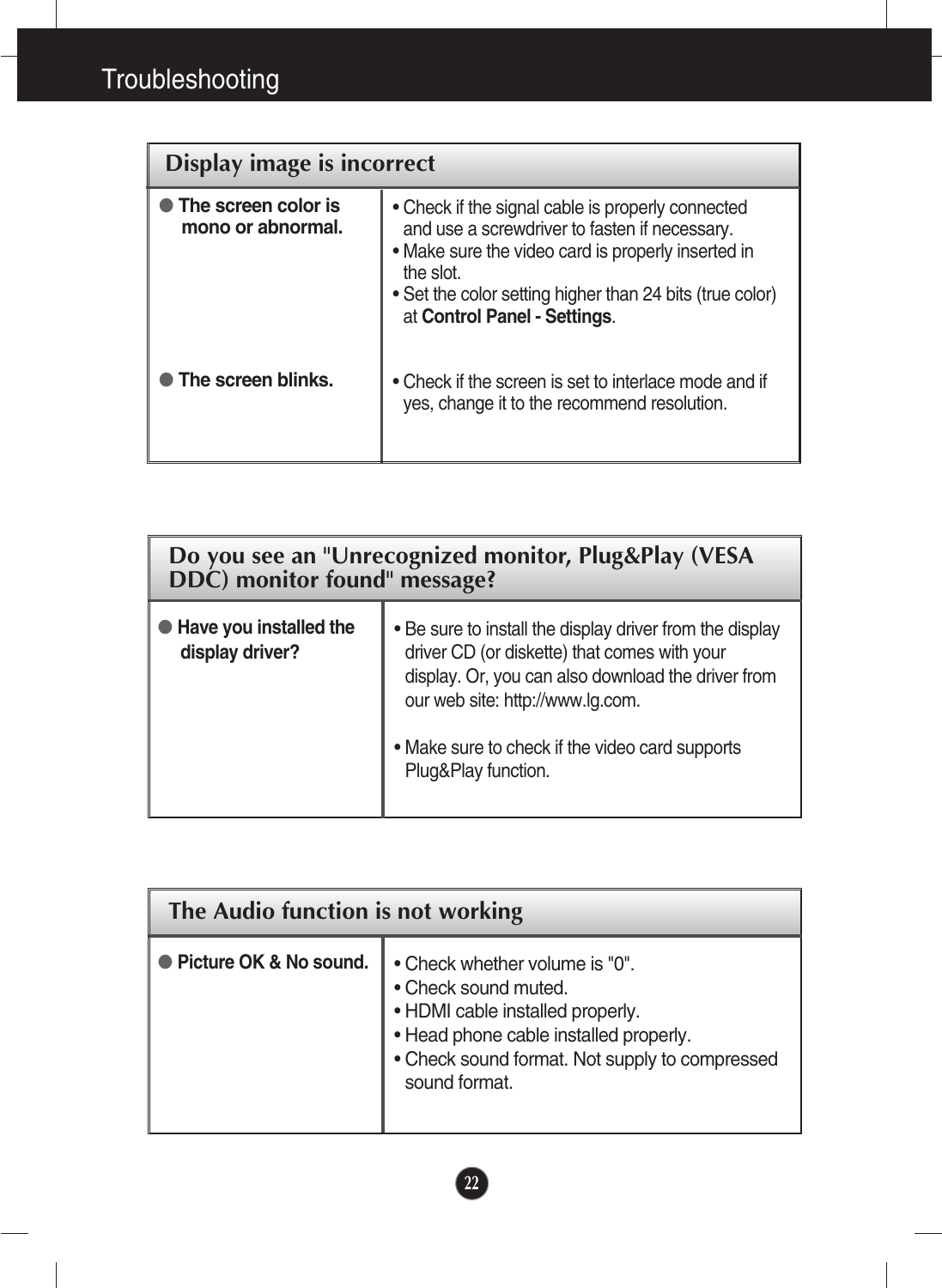| <b>Display</b>                      | 54.6 cm (21.5 inch) Flat Panel Active matrix-TFT LCD<br>Anti-Glare coating<br>Visible diagonal size: 54.6 cm<br>0.248 mm x 0.248 mm (Pixel pitch)                                                                         |                                                                                                                                                                                                   |  |
|-------------------------------------|---------------------------------------------------------------------------------------------------------------------------------------------------------------------------------------------------------------------------|---------------------------------------------------------------------------------------------------------------------------------------------------------------------------------------------------|--|
| <b>Sync Input</b>                   | Horizontal Freq.<br>Vertical Freq.<br>Input Form                                                                                                                                                                          | Analog, Digital: 30 kHz to 83 kHz (Automatic)<br>HDMI: 30 kHz to 83 kHz (Automatic)<br>Analog, Digital: 56 Hz to 75 Hz (Automatic)<br>HDMI: 56 Hz to 61 Hz (Automatic)<br>Separate Sync., Digital |  |
| <b>Video Input</b>                  | Signal Input<br>Input Form                                                                                                                                                                                                | 15 pin D-Sub Connector<br>DVI-D connector (Digital)<br>19 pin HDMI Connector<br>Analog (0.7 Vp-p/ 75 ohm), Digital, HDMI                                                                          |  |
| <b>Resolution</b>                   | Max<br>Recommend                                                                                                                                                                                                          | VESA 1920 x 1080 @ 60 Hz<br>VESA 1920 x 1080 @ 60 Hz                                                                                                                                              |  |
| <b>Plug&amp;Play</b>                | DDC 2B (Analog, Digital, HDMI)                                                                                                                                                                                            |                                                                                                                                                                                                   |  |
| <b>Power</b><br><b>Consumption</b>  | On Mode<br>Sleep Mode<br>Off Mode                                                                                                                                                                                         | 26 W (Typ.)<br>$\mathbb{Z}^n$<br>$\leq$<br>0.5W<br>$\leq$<br>0.5W                                                                                                                                 |  |
| <b>Dimensions</b><br>& Weight       | <b>With Stand</b><br>Width 51.14 cm (20.13 inch)<br>Height 39.93 cm (15.72 inch)<br>Depth 13.5 cm (5.31 inch)<br><b>Weight(excl. packing)</b> $2.8 \text{ kg} (6.17 \text{ lb})$                                          |                                                                                                                                                                                                   |  |
| Range                               | Tilt : -5 $\degree$ to 15 $\degree$                                                                                                                                                                                       |                                                                                                                                                                                                   |  |
| <b>Power Input</b>                  | $19 V = 2.1 A$                                                                                                                                                                                                            |                                                                                                                                                                                                   |  |
| <b>AC-DC Adapter</b>                | Type SHA1010L, manufactured by Sungho Electronics                                                                                                                                                                         |                                                                                                                                                                                                   |  |
| <b>Environment</b><br>al Conditions | <b>Operating Conditions</b><br>10 °C to 35 °C<br>Temperature<br>10 % to 80 % non-Condensing<br><b>Humidity</b><br><b>Storage Conditions</b><br>$-20$ °C to 60 °C<br>Temperature<br>5 % to 90 % non-Condensing<br>Humidity |                                                                                                                                                                                                   |  |
| <b>Stand Base</b>                   | Attached $($ O $)$ , Detached $($ $)$                                                                                                                                                                                     |                                                                                                                                                                                                   |  |
| <b>Power cord</b>                   | Wall-outlet type                                                                                                                                                                                                          |                                                                                                                                                                                                   |  |
|                                     |                                                                                                                                                                                                                           |                                                                                                                                                                                                   |  |

**23**

#### **NOTE**

Information in this document is subject to change without notice.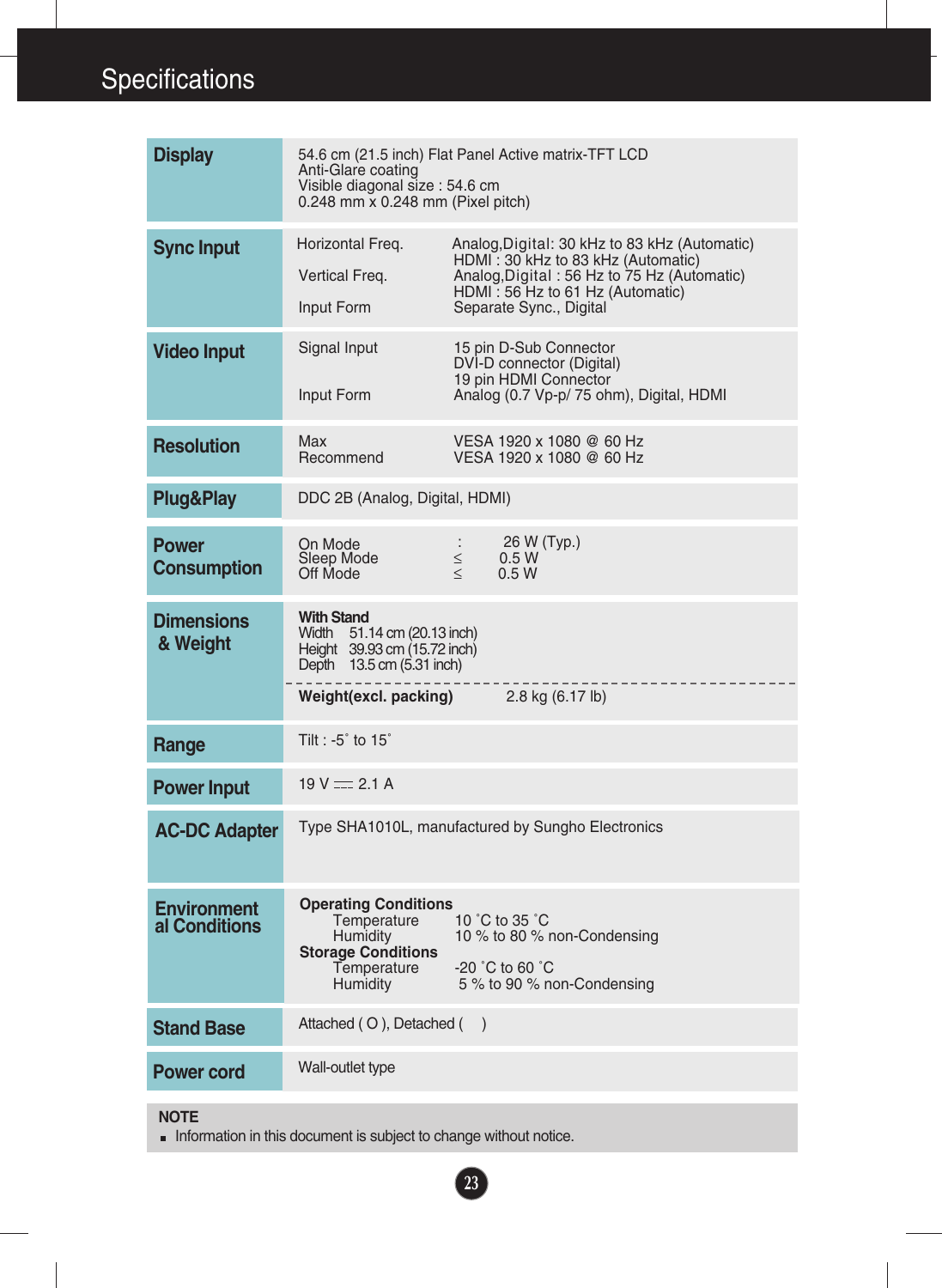|     | <b>Display Modes (Resolution)</b> | Horizontal Freq. (kHz) | Vertical Freq. (Hz) |
|-----|-----------------------------------|------------------------|---------------------|
|     | 720 x 400                         | 31.468                 | 70                  |
| 2   | 640 x 480                         | 31.469                 | 60                  |
| 3   | 640 x 480                         | 37,500                 | 75                  |
| 4   | 800 x 600                         | 37,879                 | 60                  |
| 5   | 800 x 600                         | 46.875                 | 75                  |
| 6   | 1024 x 768                        | 48.363                 | 60                  |
|     | 1024 x 768                        | 60.123                 | 75                  |
| 8   | 1152 x 864                        | 67.500                 | 75                  |
| 9   | 1280 x 1024                       | 63.981                 | 60                  |
| 10  | 1280 x 1024                       | 79.976                 | 75                  |
| 11  | 1680 x 1050                       | 65.290                 | 60                  |
| *12 | 1920 x 1080                       | 67.500                 | 60                  |

## **Preset Modes (Resolution) - D-sub(Analog) / DVI-D(Digital) INPUT**

\*Recommend Mode

## **HDMI Video Input**

|                            | <b>Display Modes (Resolution)</b>                                            | Horizontal Freq. (kHz)                                               | Vertical Freq. (Hz)                          |
|----------------------------|------------------------------------------------------------------------------|----------------------------------------------------------------------|----------------------------------------------|
| 2<br>3<br>4<br>5<br>6<br>8 | 480p<br>576p<br>720p<br>720 <sub>p</sub><br>1080i<br>1080i<br>1080p<br>1080p | 31.50<br>31.25<br>37.50<br>45.00<br>28.12<br>33.75<br>56.25<br>67.50 | 60<br>50<br>50<br>60<br>50<br>60<br>50<br>60 |

### **Indicator**

| <b>MODE</b> | <b>LED Color</b> |
|-------------|------------------|
| On Mode     | White            |
| Sleep Mode  | Red              |
| Off Mode    | Off              |